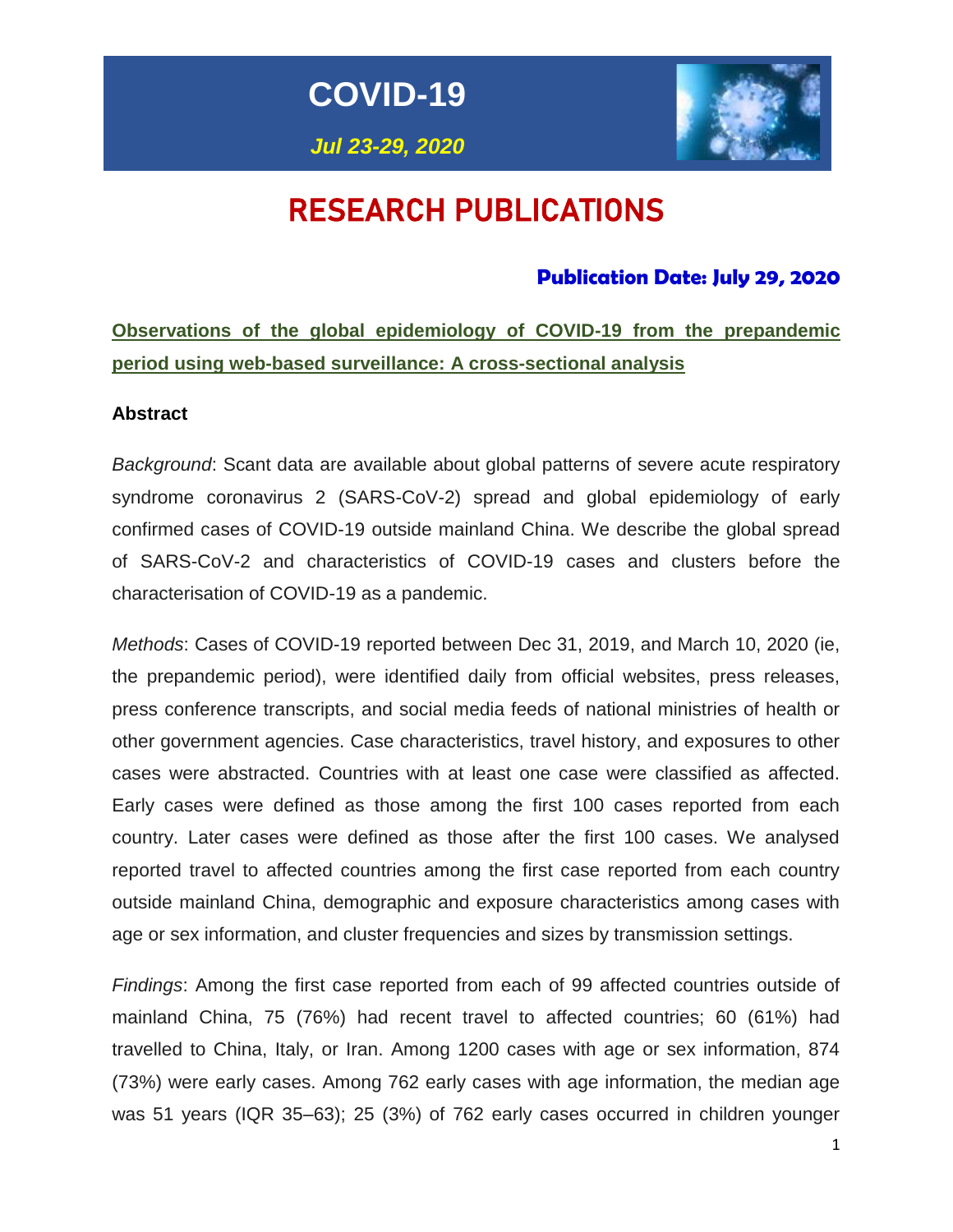than 18 years. Overall, 21 (2%) of 1200 cases were in health-care workers and none were in pregnant women. 101 clusters were identified, of which the most commonly identified transmission setting was households (76 [75%]; mean 2·6 cases per cluster [range 2–7]), followed by non-health-care occupational settings (14 [14%]; mean 4·3 cases per cluster [2–14]), and community gatherings (11 [11%]; mean 14·2 cases per cluster [4–36]).

*Interpretation*: Cases with travel links to China, Italy, or Iran accounted for almost twothirds of the first reported COVID-19 cases from affected countries. Among cases with age information available, most were among adults aged 18 years and older. Although there were many clusters of household transmission among early cases, clusters in occupational or community settings tended to be larger, supporting a possible role for physical distancing to slow the progression of SARS-CoV-2 spread.

#### **Reference**

[https://www.thelancet.com/journals/laninf/article/PIIS1473-3099\(20\)30581-8/fulltext](https://www.thelancet.com/journals/laninf/article/PIIS1473-3099(20)30581-8/fulltext)

# **Publication Date: July 27, 2020**

# **Computationally optimized SARS-CoV-2 MHC class I and II vaccine formulations predicted to target human haplotype distributions**

## **Abstract**

A combinatorial machine learning method was presented to evaluate and optimize peptide vaccine formulations for SARS-CoV-2. This approach optimized the presentation likelihood of a diverse set of vaccine peptides conditioned on a target human-population HLA haplotype distribution and expected epitope drift. The proposed SARS-CoV-2 MHC class I vaccine formulations provided 93.21% predicted population coverage with at least five vaccine peptide-HLA average hits per person  $(≥ 1$  peptide: 99.91%) with all vaccine peptides perfectly conserved across 4,690 geographically sampled SARS-CoV-2 genomes. The proposed MHC class II vaccine formulations provided 97.21% predicted coverage with at least five vaccine peptide-HLA average hits per person with all peptides having an observed mutation probability of ≤ 0.001. An open-source implementation of our design methods (OptiVax), vaccine evaluation tool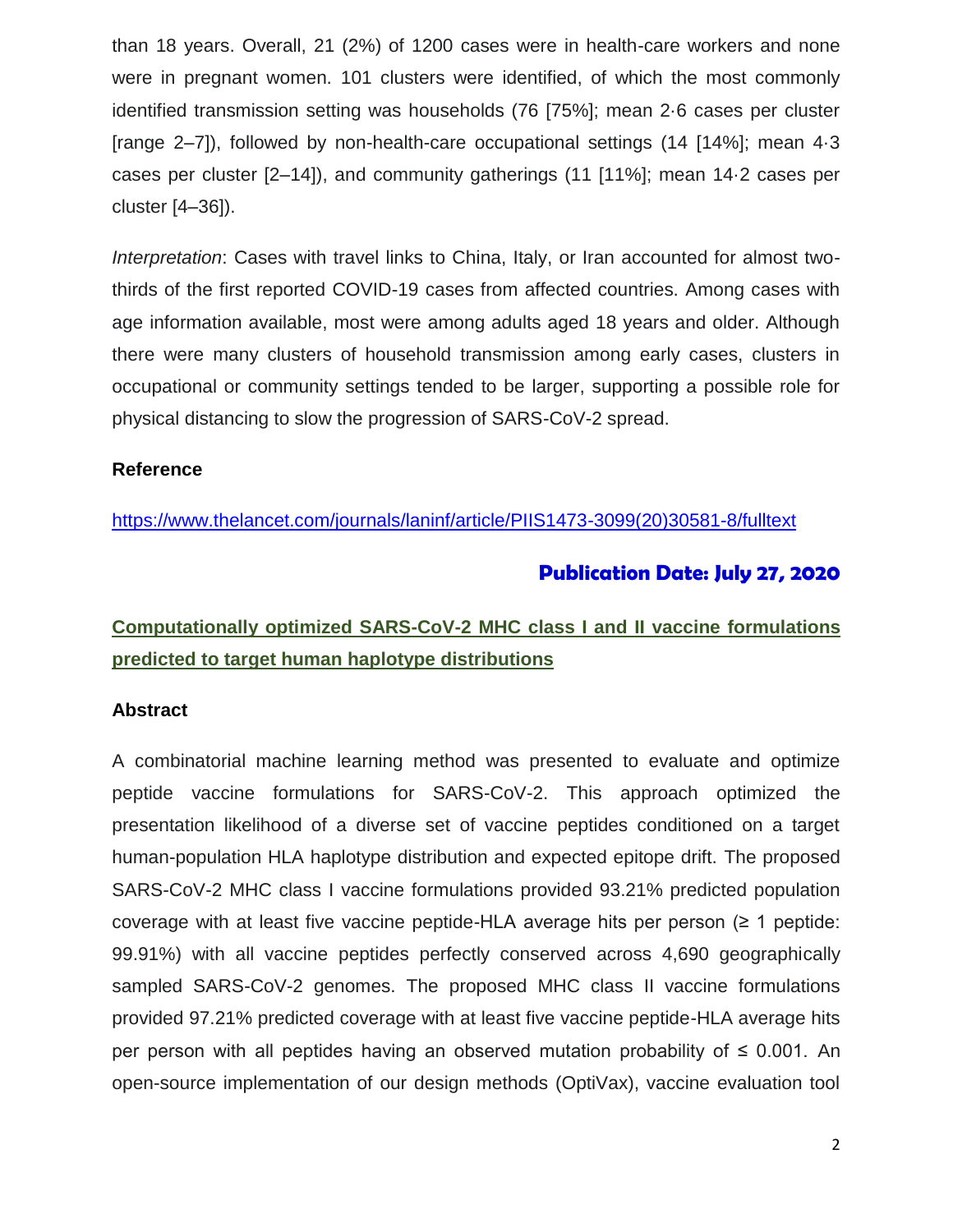(EvalVax), as well as the data used in our design efforts were provided here: https://github.com/gifford-lab/optivax.

## **Reference**

https://www.cell.com/cell-systems/fulltext/S2405-4712(20)30238-6

## **Covid-19 and the cardiovascular system: A comprehensive review**

#### **Abstract**

Cardiac injury in patients infected with the novel Coronavirus (COVID-19) seems to be associated with higher morbimortality. A broad review of the clinical evolution of COVID-19 was provided, emphasizing its impact and implications on the cardiovascular system. The pathophysiology of severe acute respiratory syndrome coronavirus 2 (SARS-CoV-2) was characterized by overproduction of inflammatory cytokines (IL-6 and TNF-α) leading to systemic inflammation and multiple organ dysfunction syndrome, acutely affecting the cardiovascular system. Hypertension (56.6%) and diabetes (33.8%) were the most prevalent comorbidities among individuals with COVID-19, who required hospitalization. Furthermore, cardiac injury, defined as elevated us-troponin I, significantly related to inflammation biomarkers (IL-6 and C-reactive protein (CRP), hyperferritinemia, and leukocytosis), portraying an important correlation between myocardial injury and inflammatory hyperactivity triggered by viral infection. Increased risk for myocardial infarction, fulminant myocarditis rapidly evolving with depressed systolic left ventricle function, arrhythmias, venous thromboembolism, and cardiomyopathies mimicking STEMI presentations were the most prevalent cardiovascular complications described in patients with COVID-19. Moreover, SARS-CoV-2 tropism and interaction with the RAAS system, through ACE2 receptor, possibly enhanced inflammation response and cardiac aggression, leading to imperative concerns about the use of ACEi and ARBs in infected patients. Cardiovascular implications resulted in a worse prognosis in patients with COVID-19, emphasizing the importance of precocious detection and implementation of optimal therapeutic strategies.

## **Reference**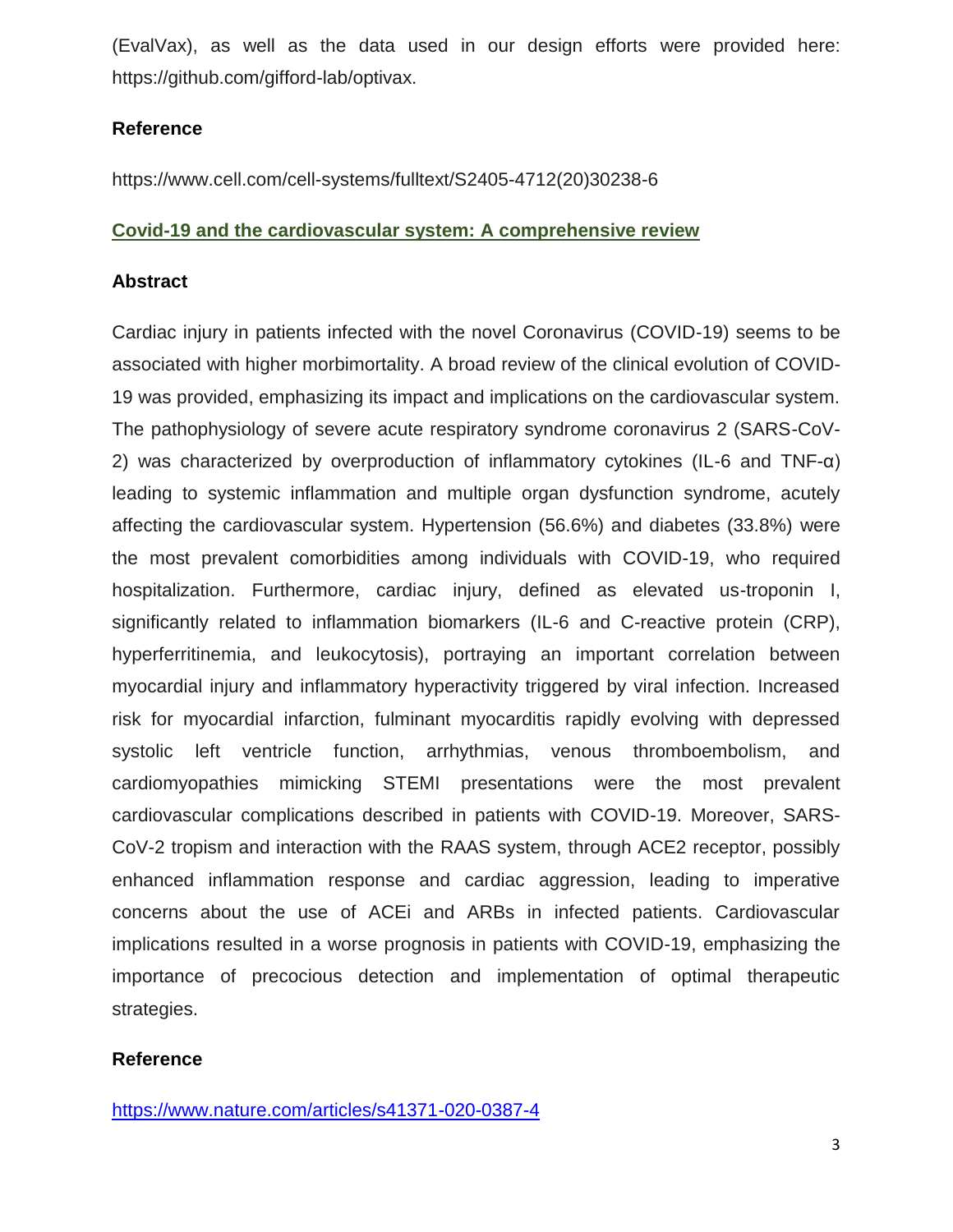#### **T cell responses in patients with COVID-19**

The role of T cells in the resolution or exacerbation of COVID-19, as well as their potential to provide long-term protection from reinfection with SARS-CoV-2, remaind debated. Nevertheless, recent studies have highlighted various aspects of T cell responses to SARS-CoV-2 infection that were starting to enable some general concepts to emerge.

#### **Reference**

#### <https://www.nature.com/articles/s41577-020-0402-6>

# **A negative covariation between toxoplasmosis and CoVID-19 with alternative interpretations**

Coronaviruses may exert severely negative effects on the mortality and morbidity of birds and mammals including humans and domestic animals. Most recently CoVID-19 has killed about half million people (27<sup>th</sup> of June, 2020). Susceptibility to this disease appears to differ markedly across different societies but the factors underlying this variability are not known. Given that prevalence of toxoplasmosis in human societies may serve as a proxy for hygiene, and it also exerts both direct and immune-mediated antiviral effects, we hypothesize a negative covariation between toxoplasmosis and measures of the CoVID-19 pandemic across countries. We obtained aged-adjusted toxoplasmosis prevalence of pregnant women from the literature. Since the differences in the CoVID-19 morbidity and mortality may depend on the different timing of the epidemics in each country, we applied the date of first documented CoVID-19 in each country as a proxy of susceptibility, with a statistical control for population size effects. Using these two indices, we show a highly significant negative co-variation between the two pandemics across 86 countries. Then, considering that the wealth of nations often co-varies with the prevalence of diseases, we introduced GDP per capita into our model. The prevalence of toxoplasmosis co-varies negatively, while the date of first CoVID-19 co-varies positively with GDP per capita across countries. Further, to control for the strong spatial autocorrelation among countries, we carried out a Spatial Structure Analyses of the relationships between the date of first CoVID-19, prevalence of toxoplasmosis, and GDP per capita. Results of this analysis did not confirm a direct causal relationship between toxoplasmosis and susceptibility to the CoVID-19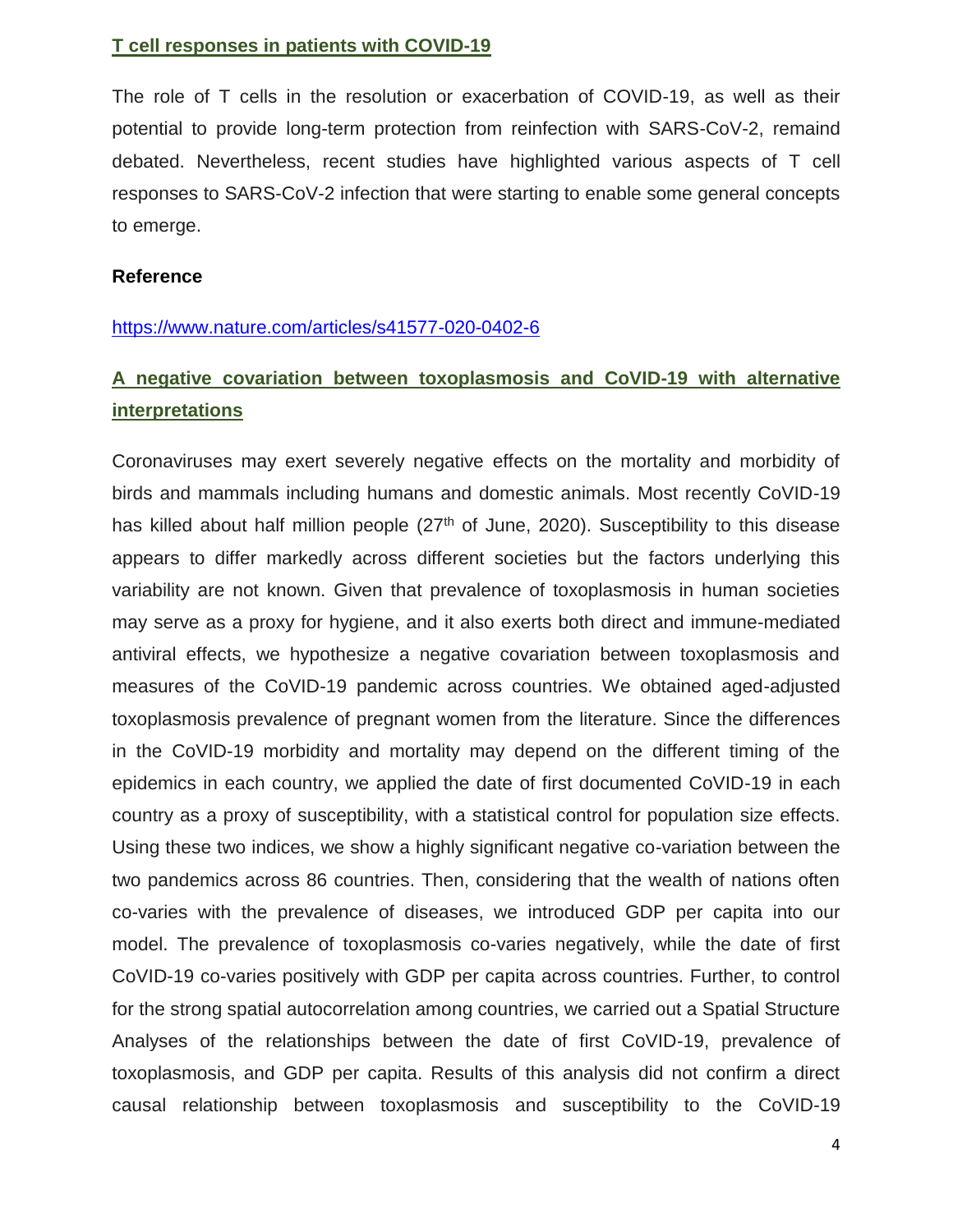pandemics. As far as an analysis of observational data let us to suggest, it appears that the interaction between CoVID-19 and toxoplasmosis is mediated by GDP per capita and spatial effects. This prompts the question whether the formerly known covariations of CoVID-19 and BCG vaccination or air pollution might have also emerged as spurious indirect effects.

#### **Reference**

https://www.nature.com/articles/s41598-020-69351-x

## **Publication Date: July 25, 2020**

#### **The COVID-19 Drug and Gene Set Library**

#### **Abstract**

In a short period, many research publications that report sets of experimentally validated drugs as potential COVID-19 therapies have emerged. To organize this accumulating knowledge, we developed the COVID-19 Drug and Gene Set Library (https://amp.pharm.mssm.edu/covid19/), a collection of drug and gene sets related to COVID-19 research from multiple sources. The platform enables users to view, download, analyze, visualize, and contribute drug and gene sets related to COVID-19 research. To evaluate the content of the library, we compared the results from the six invitro drug screens for COVID-19 repurposing candidates. Surprisingly, we observe low overlap across screens while highlighting overlapping candidates that should receive more attention as potential therapeutics for COVID-19. Overall, the COVID-19 Drug and Gene Set Library can be used to identify community consensus, make researchers and clinicians aware of new potential therapies, enable machine learning applications, and facilitating the research community to work together towards a cure.

#### **Reference**

Kuleshov, Maxim V., Daniel J. Stein, Daniel JB Clarke, Eryk Kropiwnicki, Kathleen M. Jagodnik, Alon Bartal, John E. Evangelista *et al*. "The COVID-19 Drug and Gene Set Library." *Patterns* (2020): 100090.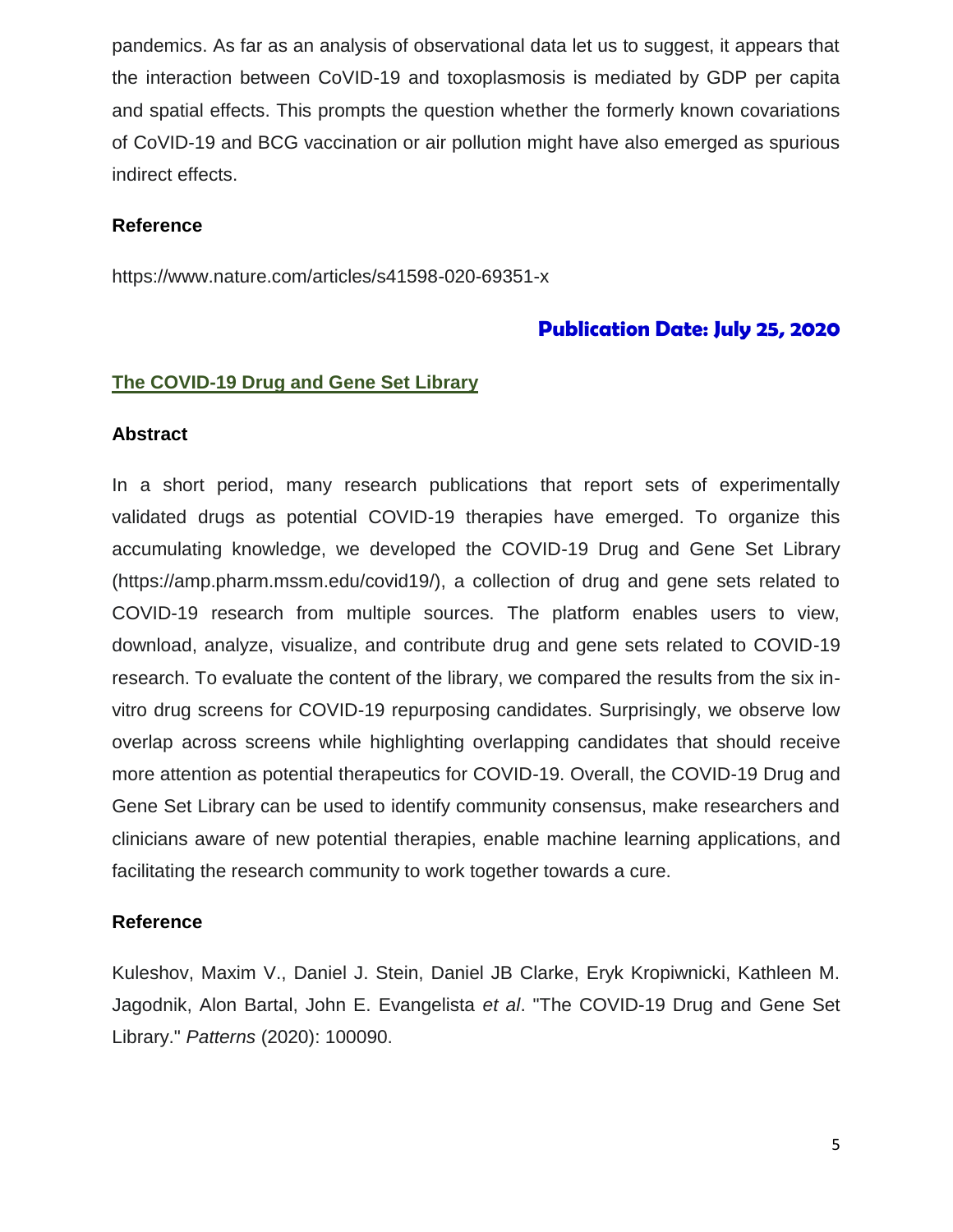# **Molecular and immunological diagnostic tests of COVID-19 – current status and challenges**

## **Abstract**

Rapid spread of coronavirus disease 2019 (COVID-19) is ravaging the globe. Since its first report in December 2019, COVID-19 cases have exploded to over 14 million as of July 2020, claiming more than 600,000 lives. Implementing fast and widespread diagnostic tests is paramount to contain COVID-19, given the current lack of an effective therapeutic or vaccine. This review focuses on a broad description of currently available diagnostic tests to detect either the virus (SARS-CoV-2) or virus-induced immune responses. We specifically explain the working mechanisms of these tests and compare their analytical performance. These analyses will assist in selecting most effective tests for a given application, for example, epidemiology or global pandemic research, population screening, hospital-based testing, home-based and point-of-care testing, and therapeutic trials. Finally, we lay out the shortcomings of certain tests and future needs.

## **Reference**

Kilic, Tugba, Ralph Weissleder, and Hakho Lee. "Molecular and immunological diagnostic tests of COVID-19–current status and challenges." *iScience* (2020): 101406.

## **The impact of obesity on COVID-19 complications: A retrospective cohort study**

## **Abstract**

*Background:* Obesity is an epidemic in New York City, the global epicenter of the coronavirus pandemic. Previous studies suggest that obesity is a possible risk factor for adverse outcomes in COVID-19.

*Objective:* To elucidate the association between obesity and COVID-19 outcomes.

*Design:* Retrospective cohort study of COVID-19 hospitalized patients tested between March 10 and April 13, 2020.

*Setting:* SUNY Downstate Health Sciences University, a COVID-only hospital in New York.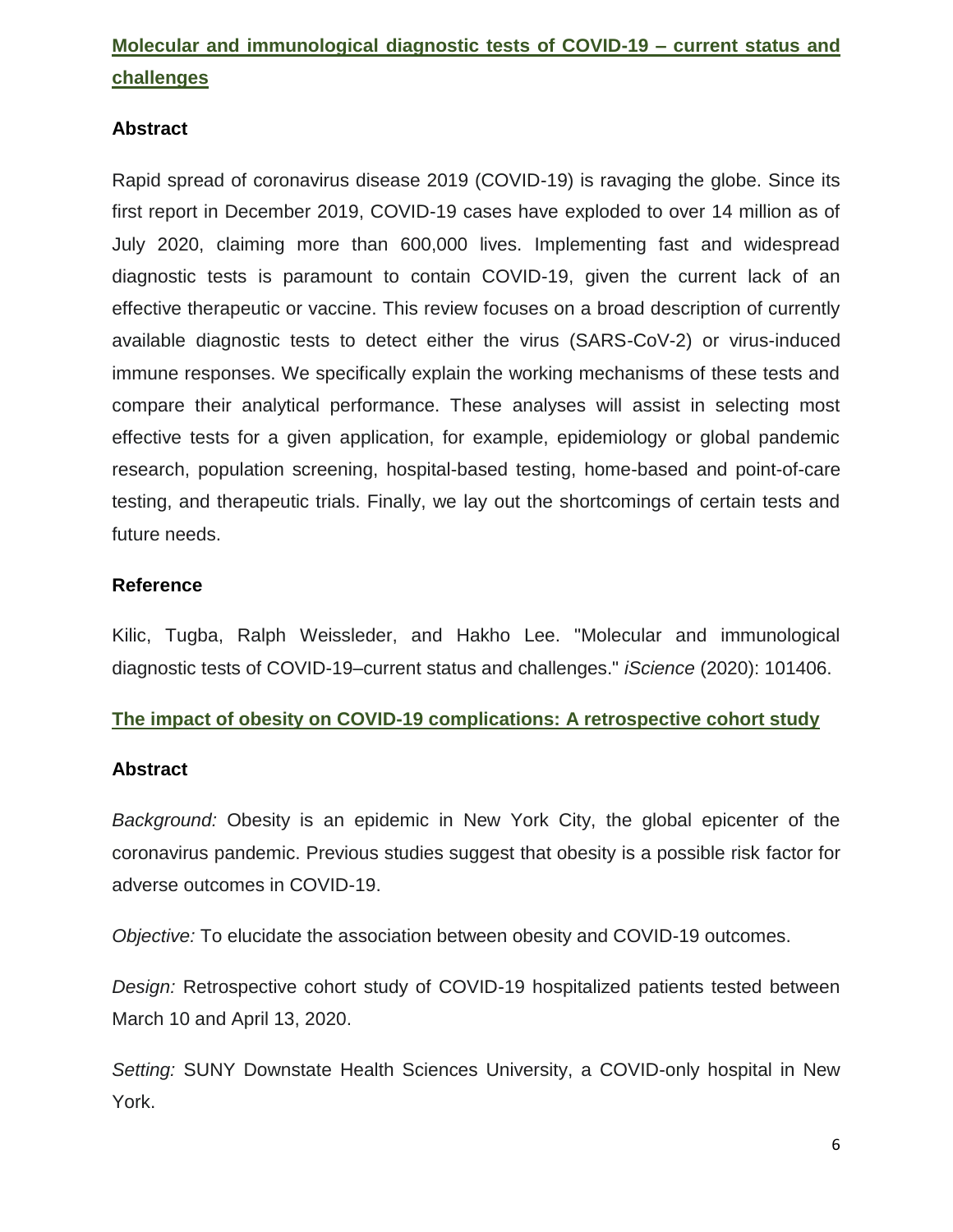*Participants:* In total, 684 patients were tested for COVID-19 and 504 were analyzed. Patients were categorized into three groups by BMI: normal (BMI 18.50–24.99), overweight (BMI 25.00–29.99), and obese (BMI ≥ 30.00).

*Measurements:* Primary outcome was 30-day in-hospital mortality, and secondary outcomes were intubation, acute kidney injury (AKI), acute respiratory distress syndrome (ARDS), and acute cardiac injury (ACI).

*Results:* There were 139 patients (27%) with normal BMI, 150 patients who were overweight (30%), and 215 patients with obesity (43%). After controlling for age, gender, diabetes, hypertension, and qSOFA score, there was a significantly increased risk of mortality in the overweight (RR 1.4, 95% CI 1.1–1.9) and obese groups (RR 1.3, 95% CI 1.0–1.7) compared with those with normal BMI. Similarly, there was a significantly increased relative risk for intubation in the overweight (RR 2.0, 95% CI 1.2– 3.3) and obese groups (RR 2.4, 95% CI 1.5–4.0) compared with those with normal BMI. Obesity did not affect rates of AKI, ACI, or ARDS. Furthermore, obesity appears to significantly increase the risk of mortality in males (RR 1.4, 95% CI 1.0-2.0, P = 0.03), but not in females (RR 1.2, 95% CI 0.77–1.9, P = 0.40).

*Conclusion:* This study reveals that patients with overweight and obesity who have COVID-19 are at increased risk for mortality and intubation compared to those with normal BMI. These findings support the hypothesis that obesity is a risk factor for COVID-19 complications and should be a consideration in management of COVID-19.

## **Reference**

Nakeshbandi, Mohamed, Rohan Maini, Pia Daniel, Sabrina Rosengarten, Priyanka Parmar, Clara Wilson, Julie Minjae Kim *et al*. "The impact of obesity on COVID-19 complications: A retrospective cohort study." *International Journal of Obesity* (2020): 1- 6.

## **COVID-19: Immunopathogenesis and Immunotherapeutics**

#### **Abstract**

The recent novel coronavirus disease (COVID-19) outbreak, caused by severe acute respiratory syndrome coronavirus 2 (SARS-CoV-2), is seeing a rapid increase in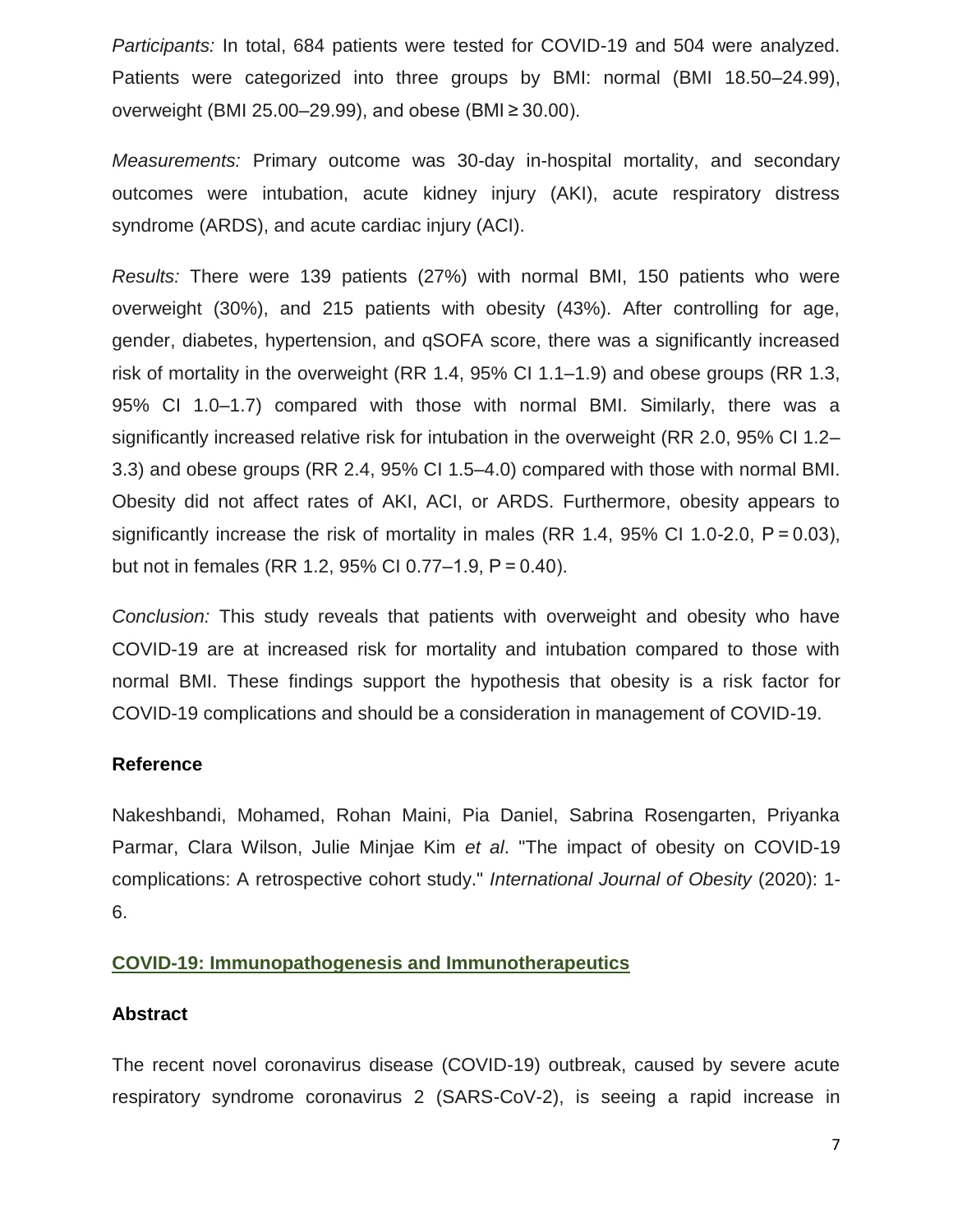infected patients worldwide. The host immune response to SARS-CoV-2 appears to play a critical role in disease pathogenesis and clinical manifestations. SARS-CoV-2 not only activates antiviral immune responses, but can also cause uncontrolled inflammatory responses characterized by marked pro-inflammatory cytokine release in patients with severe COVID-19, leading to lymphopenia, lymphocyte dysfunction, and granulocyte and monocyte abnormalities. These SARS-CoV-2-induced immune abnormalities may lead to infections by microorganisms, septic shock, and severe multiple organ dysfunction. Therefore, mechanisms underlying immune abnormalities in patients with COVID-19 must be elucidated to guide clinical management of the disease. Moreover, rational management of the immune responses to SARS-CoV-2, which includes enhancing anti-viral immunity while inhibiting systemic inflammation, may be key to successful treatment. In this review, we discuss the immunopathology of COVID-19, its potential mechanisms, and clinical implications to aid the development of new therapeutic strategies against COVID-19.

#### **Reference**

Yang, Li, Shasha Liu, Jinyan Liu, Zhixin Zhang, Xiaochun Wan, Bo Huang, Youhai Chen, and Yi Zhang. "COVID-19: immunopathogenesis and Immunotherapeutics." *Signal Transduction and Targeted Therapy* 5, no. 1 (2020): 1-8.

## **Publication Date: July 24, 2020**

# **A carbohydrate-binding protein from the edible Lablab beans effectively blocks the infections of influenza viruses and SARS-CoV-2**

#### **Abstract**

The influenza virus hemagglutinin (HA) and coronavirus spike (S) protein mediate virus entry. HA and S proteins are heavily glycosylated, making them potential targets for carbohydrate binding agents such as lectins. Here we show that the lectin FRIL, isolated from hyacinth beans (Lablab purpureus), has anti-influenza and anti-SARS-CoV-2 activity. FRIL can neutralize 11 representative human and avian influenza strains at low nanomolar concentrations, and intranasal administration of FRIL is protective against lethal H1N1 infection in mice. FRIL binds preferentially to complex type Nglycans, and neutralizes viruses that possess complex type N-glycans on their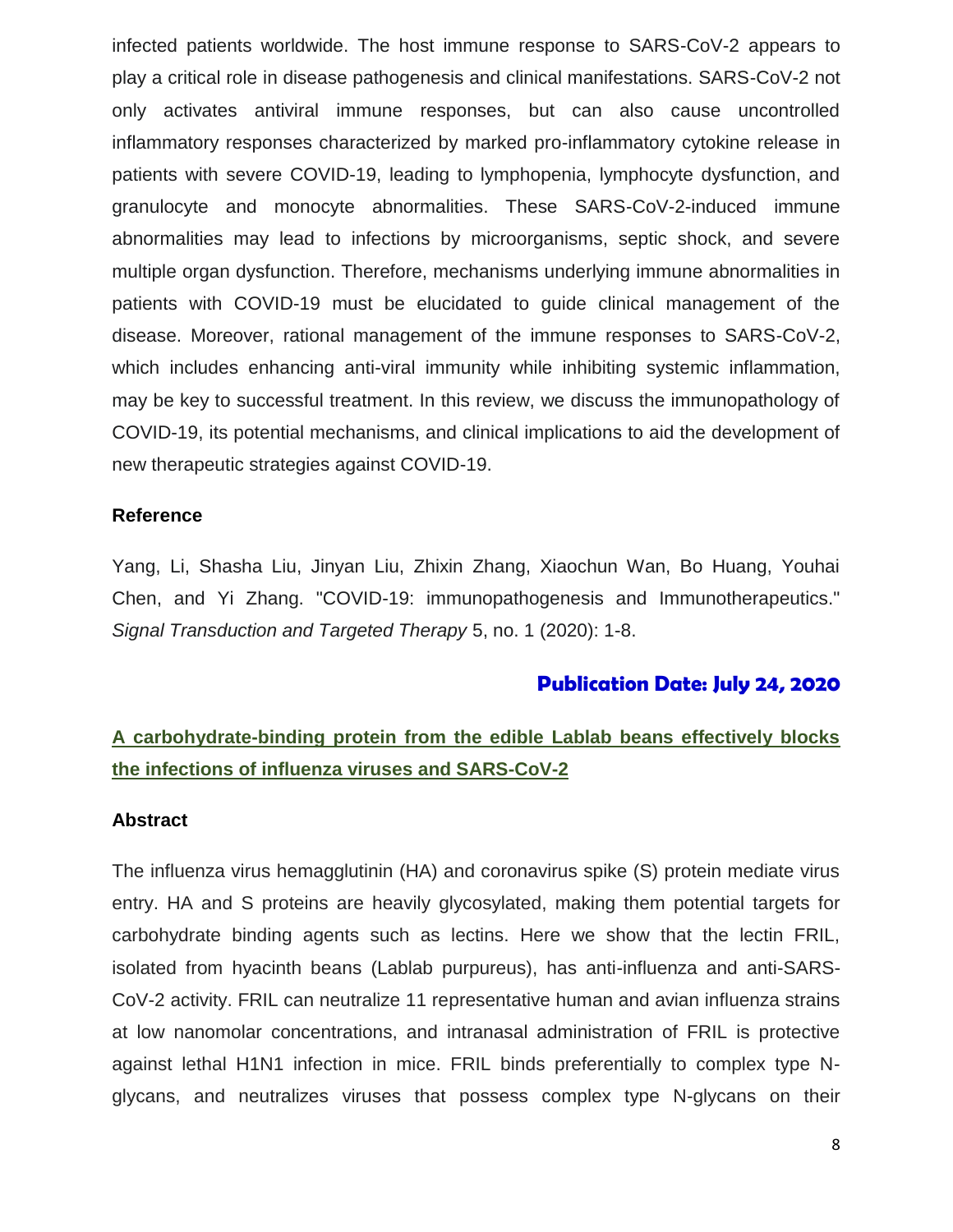envelopes. As a homotetramer, FRIL is capable of aggregating influenza particles through multivalent binding and trapping influenza virions in cytoplasmic late endosomes, preventing their nuclear entry. Remarkably, FRIL also effectively neutralizes SARS-CoV-2, preventing viral protein production and cytopathic effect in host cells. These findings suggest potential application of FRIL for prevention and/or treatment of influenza and COVID-19.

#### **Reference**

Liu, Yo-Min, Md Shahed-Al-Mahmud, Xiaorui Chen, Ting-Hua Chen, Kuo-Shiang Liao, Jennifer M. Lo, Yi-Min Wu *et al*. "A carbohydrate-binding protein from the edible Lablab beans effectively blocks the infections of influenza viruses and SARS-CoV-2." *Cell Reports* (2020): 108016.

# **Point-of-care serological assays for delayed SARS-CoV-2 case identification among health-care workers in the UK: A prospective multicentre cohort study**

#### **Abstract**

*Background*: Health-care workers constitute a high-risk population for acquisition of severe acute respiratory syndrome coronavirus 2 (SARS-CoV-2) infection. Capacity for acute diagnosis via PCR testing was limited for individuals with mild to moderate SARS-CoV-2 infection in the early phase of the COVID-19 pandemic and a substantial proportion of health-care workers with suspected infection were not tested. We aimed to investigate the performance of point-of-care and laboratory serology assays and their utility in late case identification, and to estimate SARS-CoV-2 seroprevalence.

*Methods*: We did a prospective multicentre cohort study between April 8 and June 12, 2020, in two phases. Symptomatic health-care workers with mild to moderate symptoms were eligible to participate 14 days after onset of COVID-19 symptoms, as per the Public Health England (PHE) case definition. Health-care workers were recruited to the asymptomatic cohort if they had not developed PHE-defined COVID-19 symptoms since Dec 1, 2019. In phase 1, two point-of-care lateral flow serological assays, the Onsite CTK Biotech COVID-19 split IgG/IgM Rapid Test (CTK Bitotech, Poway, CA, USA) and the Encode SARS-CoV-2 split IgM/IgG One Step Rapid Test Device (Zhuhai Encode Medical Engineering, Zhuhai, China), were evaluated for performance against a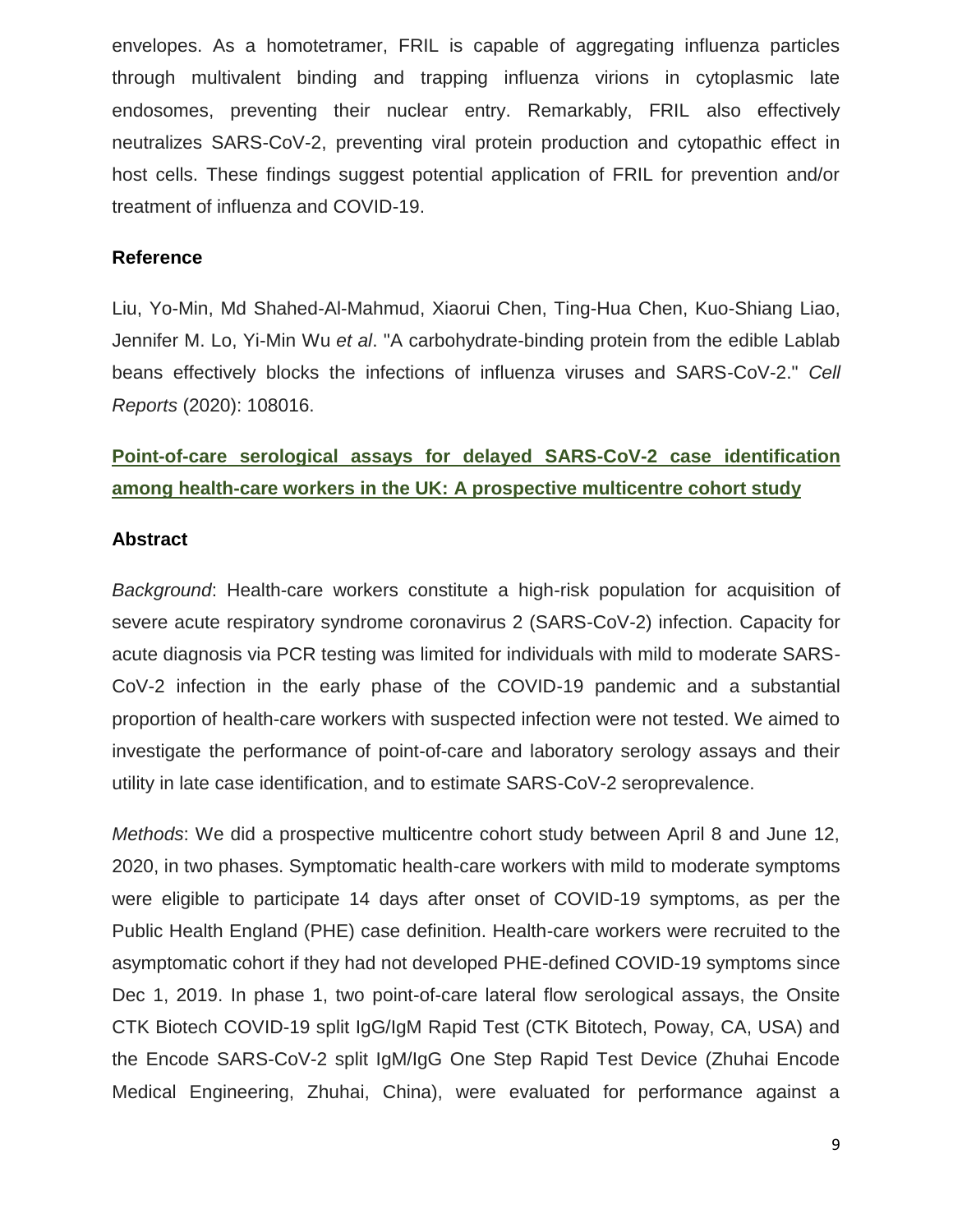laboratory immunoassay (EDI Novel Coronavirus COVID-19 IgG ELISA kit [Epitope Diagnostics, San Diego, CA, USA]) in 300 samples from health-care workers and 100 pre-COVID-19 negative control samples. In phase 2 (n=6440), serosurveillance was done among 1299 (93·4%) of 1391 health-care workers reporting symptoms, and in a subset of asymptomatic health-care workers (405 [8·0%] of 5049).

*Findings*: There was variation in test performance between the lateral flow serological assays; however, the Encode assay displayed reasonable IgG sensitivity (127 of 136; 93·4% [95% CI 87·8–96·9]) and specificity (99 of 100; 99·0% [94·6–100·0]) among PCR-proven cases and good agreement (282 of 300; 94·0% [91·3–96·7]) with the laboratory immunoassay. By contrast, the Onsite assay had reduced sensitivity (120 of 136; 88·2% [95% CI 81·6–93·1]) and specificity (94 of 100; 94·0% [87·4–97·8]) and agreement (254 of 300; 84·7% [80·6–88·7]). Five (7%) of 70 PCR-positive cases were negative across all assays. Late changes in lateral flow serological assay bands were recorded in 74 (9·3%) of 800 cassettes (35 [8·8%] of 400 Encode assays; 39 [9·8%] of 400 Onsite assays), but only seven (all Onsite assays) of these changes were concordant with the laboratory immunoassay. In phase 2, seroprevalence among the workforce was estimated to be 10·6% (95% CI 7·6–13·6) in asymptomatic health-care workers and 44·7% (42·0–47·4) in symptomatic health-care workers. Seroprevalence across the entire workforce was estimated at 18·0% (95% CI 17·0–18·9).

*Interpretation*: Although a good positive predictive value was observed with both lateral flow serological assays and ELISA, this agreement only occurred if the pre-test probability was modified by a strict clinical case definition. Late development of lateral flow serological assay bands would preclude postal strategies and potentially home testing. Identification of false-negative results among health-care workers across all assays suggest caution in interpretation of IgG results at this stage; for now, testing is perhaps best delivered in a clinical setting, supported by government advice about physical distancing.

#### **Reference**

Pallett, Scott JC, Michael Rayment, Aatish Patel, Sophia AM Fitzgerald-Smith, Sarah J. Denny, Esmita Charani, Annabelle L. Mai et al. "Point-of-care serological assays for delayed SARS-CoV-2 case identification among health-care workers in the UK: a prospective multicentre cohort study." *The Lancet Respiratory Medicine* (2020).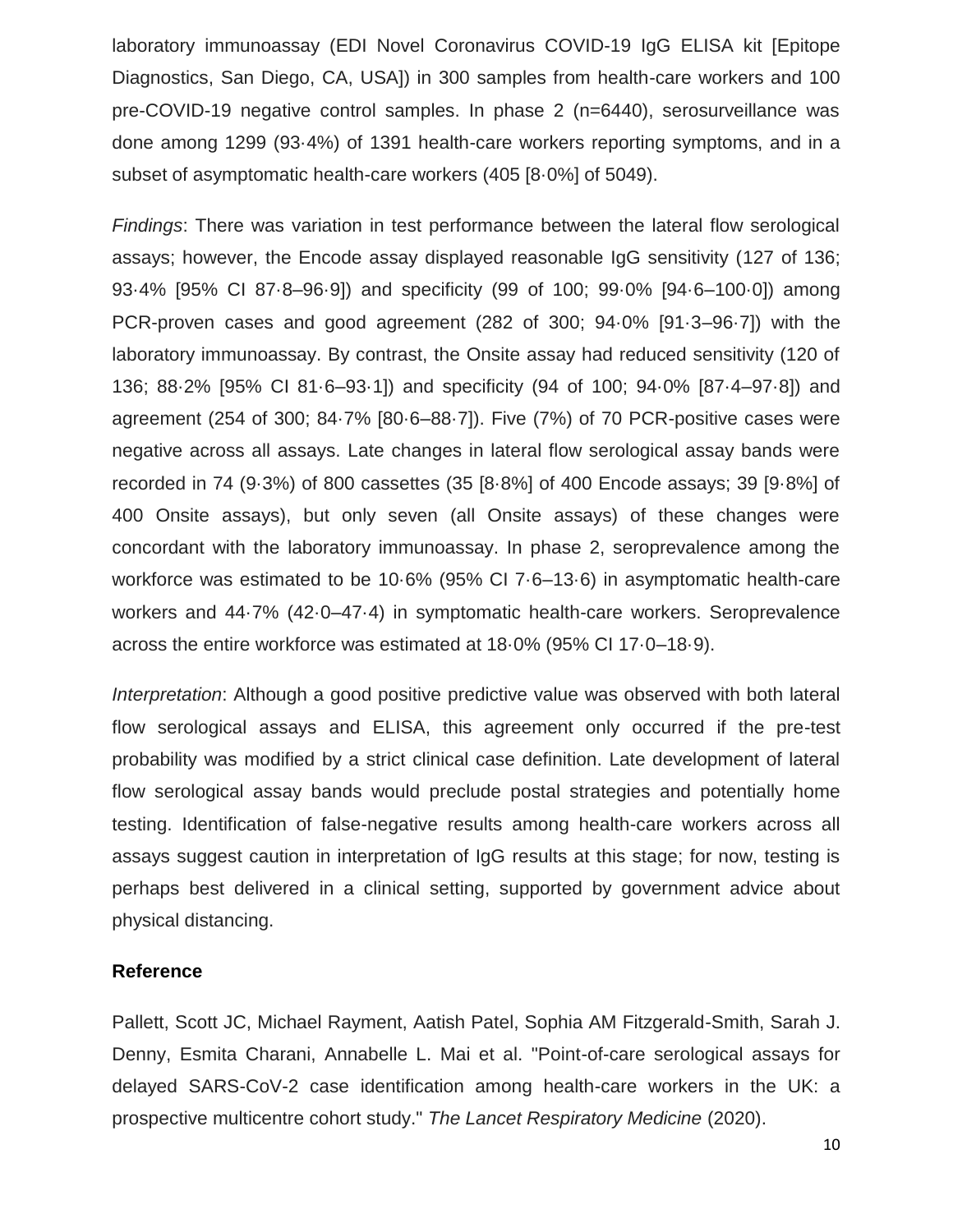# **Covid-19 mortality is negatively associated with test number and government effectiveness**

## **Abstract**

A question central to the Covid-19 pandemic is why the Covid-19 mortality rate varies so greatly across countries. This study aims to investigate factors associated with crosscountry variation in Covid-19 mortality. Covid-19 mortality rate was calculated as number of deaths per 100 Covid-19 cases. To identify factors associated with Covid-19 mortality rate, linear regressions were applied to a cross-sectional dataset comprising 169 countries. We retrieved data from the Worldometer website, the Worldwide Governance Indicators, World Development Indicators, and Logistics Performance Indicators databases. Covid-19 mortality rate was negatively associated with Covid-19 test number per 100 people (RR = 0.92, *P* = 0.001), government effectiveness score (RR = 0.96, *P* = 0.017), and number of hospital beds (RR = 0.85, *P* < 0.001). Covid-19 mortality rate was positively associated with proportion of population aged 65 or older (RR = 1.12, *P* < 0.001) and transport infrastructure quality score (RR = 1.08, *P* = 0.002). Furthermore, the negative association between Covid-19 mortality and test number was stronger among low-income countries and countries with lower government effectiveness scores, younger populations and fewer hospital beds. Predicted mortality rates were highly associated with observed mortality rates (r = 0.77; *P* < 0.001). Increasing Covid-19 testing, improving government effectiveness and increasing hospital beds may have the potential to attenuate Covid-19 mortality.

## **Reference**

Liang, Li-Lin, Ching-Hung Tseng, Hsiu J. Ho, and Chun-Ying Wu. "Covid-19 mortality is negatively associated with test number and government effectiveness." *Scientific Reports* 10, no. 1 (2020): 1-7.

# **Psychosocial effects of the COVID-19 pandemic on staff in a dental teaching hospital**

## **Abstract**

*Introduction:* As COVID-19 rapidly developed across the UK, health services were forced to make radical changes. Within the dental department, all elective procedures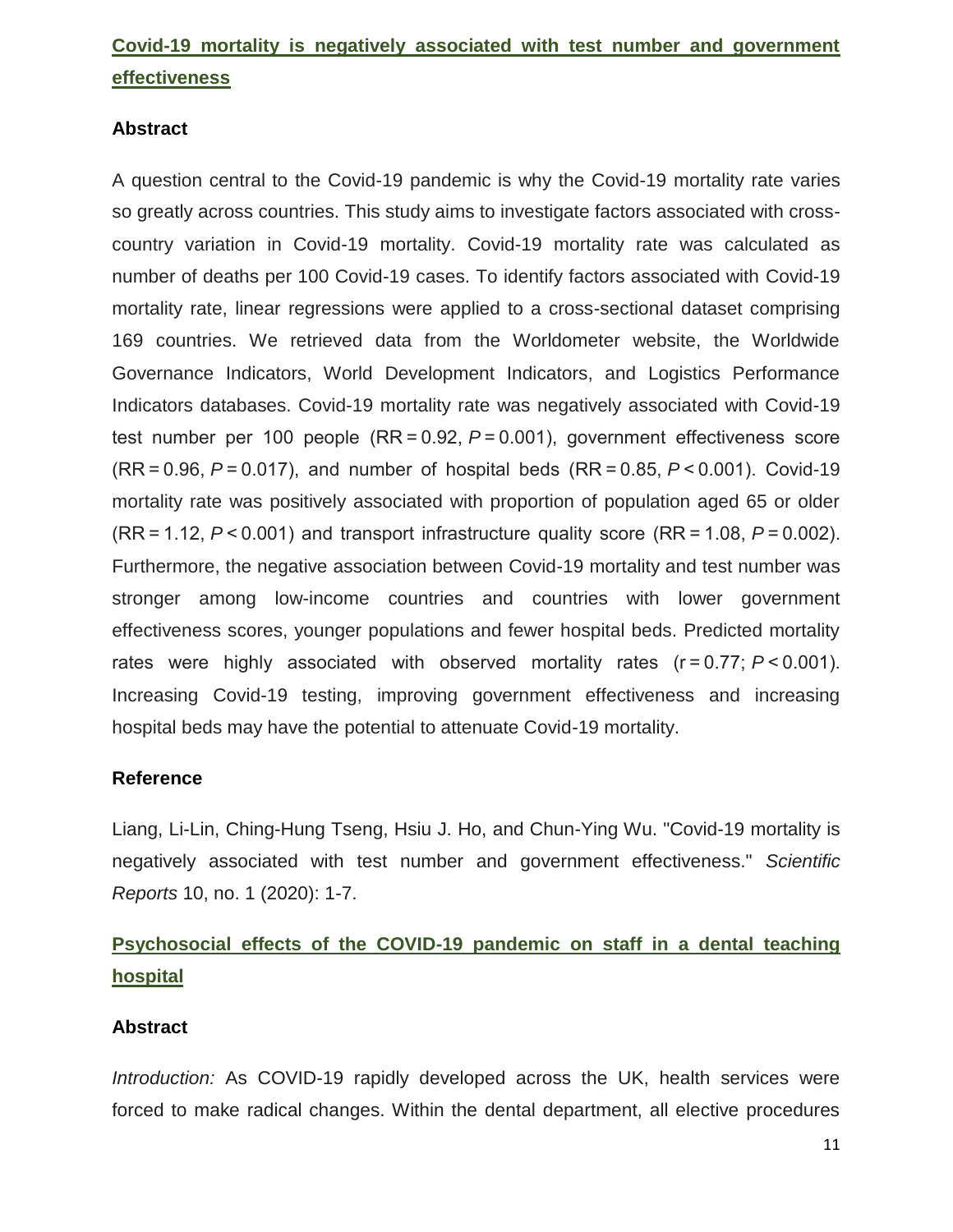were cancelled and staff members were redeployed to support other services within the trust. Studies have demonstrated increased prevalence of psychiatric disorders among healthcare workers during virus pandemics.

*Aims:* To assess the psychosocial implications of COVID-19 on members of the dental team working within a large dental teaching hospital.

*Methodology:* A survey comprising a series of questions (closed and open) and a Generalised Anxiety Disorder assessment (GAD-7) was distributed to members of the dental team between 1-3 April 2020.

*Results:* A total of 120 surveys were completed; 53.3% of respondents displayed symptoms of generalised anxiety. The highest average GAD-7 score was noted among dental nurses. The most common concern was the impact of COVID-19 on friends and family followed by personal health and nature of the disease.

*Conclusion(s):* High anxiety levels and significant psychosocial implications were noted among dental staff during this virus pandemic. Our findings add to a growing body of data on the psychosocial impact of virus outbreaks on healthcare workers and highlight the importance of wellbeing initiatives for healthcare workers to be placed at the forefront of future pandemic crisis planning.

## **Reference**

<https://www.nature.com/articles/s41415-020-1792-3>

# **Publication Date: July 23, 2020**

# **SARS-CoV-2 RNA Dependent RNA polymerase (RdRp) – A drug repurposing study**

## **Abstract**

The outbreak of SARS-CoV-2 in December 2019 in China subsequently lead to a pandemic. Lack of vaccine and specific anti-viral drugs started a global health disaster. For a sustained control and protection, development of potential anti-viral drugs is one of the targeted approach. Although, designing and developing a panel of new drugs molecules are always encouraged. However, in the current emergency, drug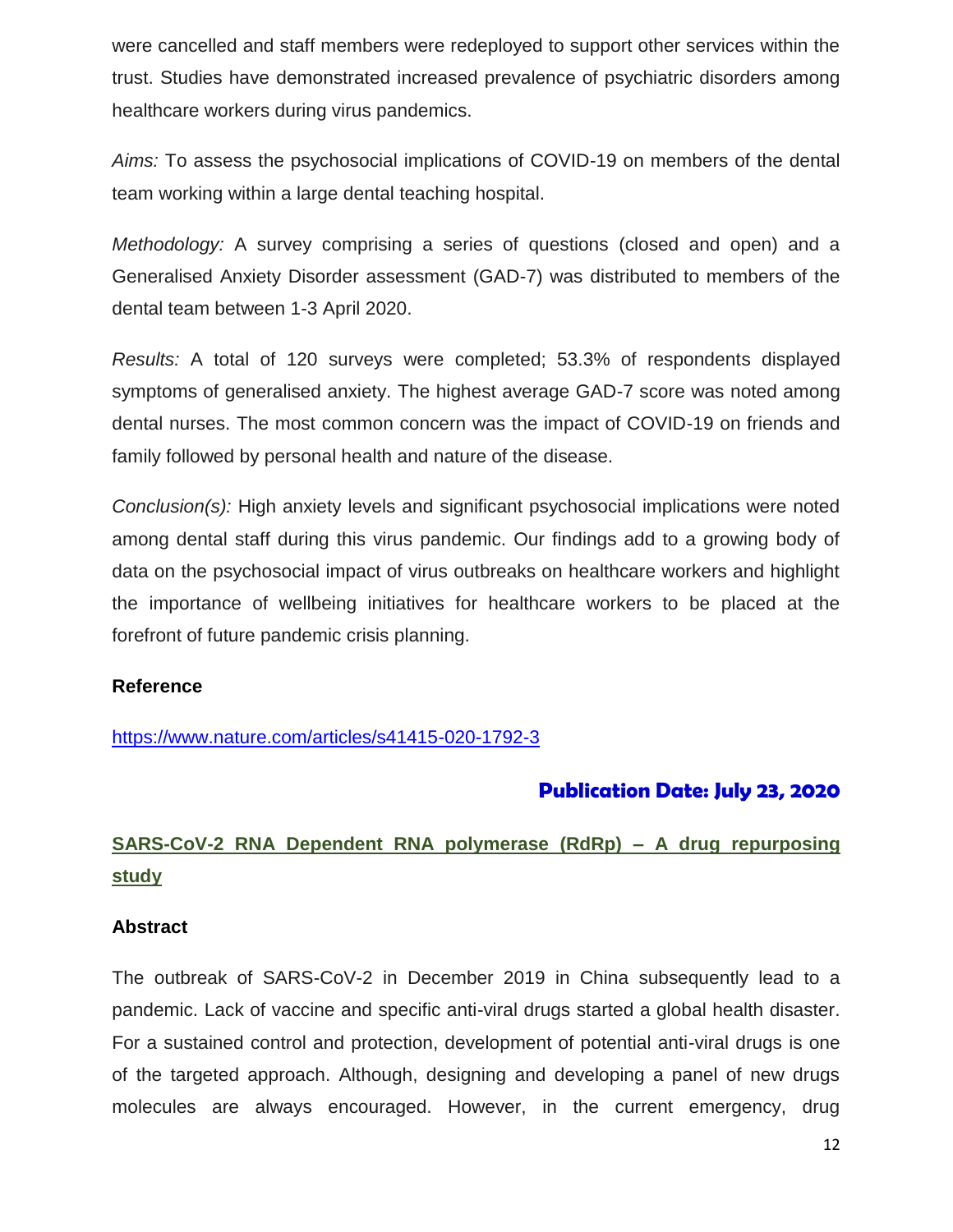repurposing study is one of the most effective and fast track option. The crystal structure of a SARS-CoV-2 (Severe acute respiratory syndrome coronavirus 2) RNA Dependent RNA Polymerase (RdRp) has recently been deciphered through X-ray crystallography. The single-chain of core RNA Dependent RNA Polymerase relies on virus-encoded cofactors nsp7 and two units of nsp8 for its optimum function. This study explored the FDA approved database of 7922 molecules and screened against the core polymerase along with cofactors. Here we report a panel of FDA approved drugs that show substantial interactions with key amino acid residues of the active site. Interestingly, some of the identified drugs (Ornipressin, Lypressin, Examorelin, Polymyxin B1) bind strongly within the binding pockets of both forms of RdRp. Besides, we found strong candidates for the complex form as well which include Nacortocin, Cistinexine, Cisatracurium (among others). These drugs have the potential to be considered while contriving therapeutic options.

#### **Reference**

Ahmad, Jamshaid, Saima Ikram, Fawad Ahmad, Irshad Ur Rehman, and Maryam Mushtaq. "SARS-CoV-2 RNA Dependent RNA Polymerase (RdRp)–A drug repurposing study." *Heliyon* (2020): e04502.

# **A SARS-CoV-2 surrogate virus neutralization test based on antibody-mediated blockage of ACE2–spike protein–protein interaction**

## **Abstract**

A robust serological test to detect neutralizing antibodies to SARS-CoV-2 is urgently needed to determine not only the infection rate, herd immunity and predicted humoral protection, but also vaccine efficacy during clinical trials and after large-scale vaccination. The current gold standard is the conventional virus neutralization test requiring live pathogen and a biosafety level 3 laboratory. Here, we report a SARS-CoV-2 surrogate virus neutralization test that detects total immunodominant neutralizing antibodies targeting the viral spike (S) protein receptor-binding domain in an isotypeand species-independent manner. Our simple and rapid test is based on antibodymediated blockage of the interaction between the angiotensin-converting enzyme 2 (ACE2) receptor protein and the receptor-binding domain. The test, which has been validated with two cohorts of patients with COVID-19 in two different countries, achieves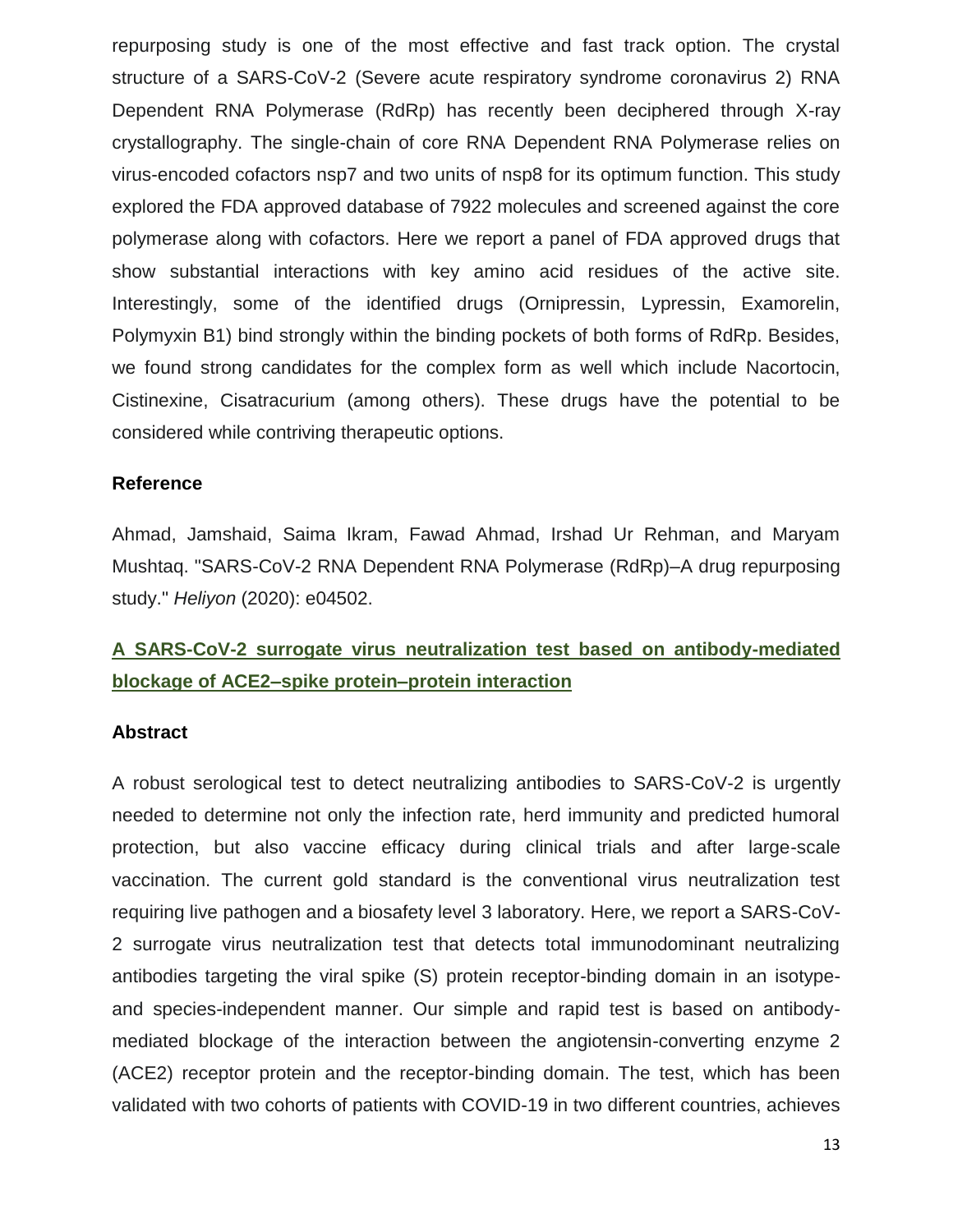99.93% specificity and 95–100% sensitivity, and differentiates antibody responses to several human coronaviruses. The surrogate virus neutralization test does not require biosafety level 3 containment, making it broadly accessible to the wider community for both research and clinical applications.

## **Reference**

Tan, Chee Wah, Wan Ni Chia, Mark IC Chen, Zhiliang Hu, Barnaby E. Young, Yee-Joo Tan, Yongxiang Yi, David C. Lye, Danielle E. Anderson, and Lin-Fa Wang. "A SARS-CoV-2 surrogate virus neutralization test (sVNT) based on antibody-mediated blockage of ACE2-spike (RBD) protein-protein interaction." *Nature Biotechnology* (2020).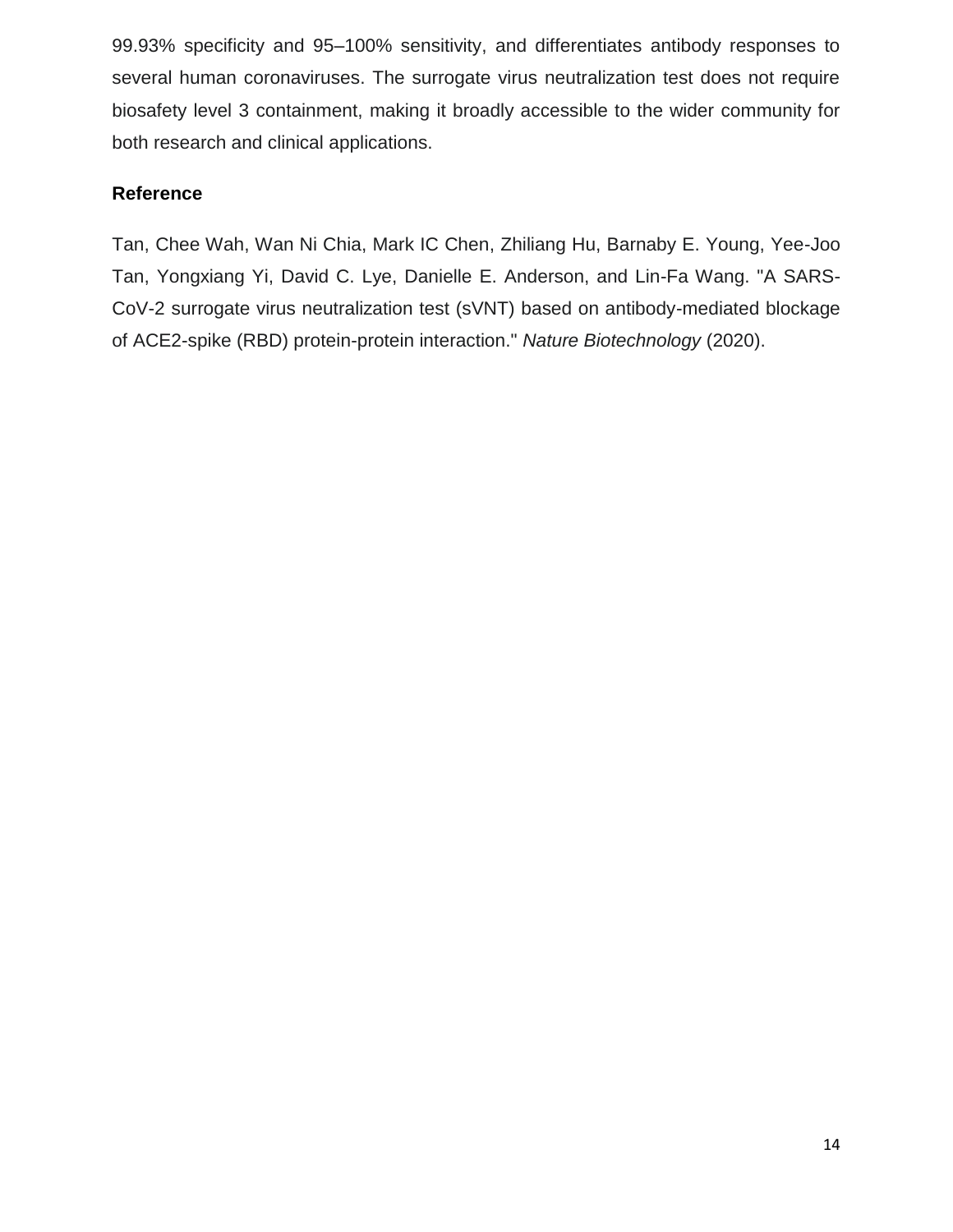# REPORT

# **Publication Date: July 23, 2020**

## **Structure-based design of prefusion-stabilized SARS-CoV-2 spikes**

The COVID-19 pandemic has led to accelerated efforts to develop therapeutics and vaccines. A key target of these efforts is the spike (S) protein, which is metastable and difficult to produce recombinantly. Here, we characterized 100 structure-guided spike designs and identified 26 individual substitutions that increased protein yields and stability. Testing combinations of beneficial substitutions resulted in the identification of HexaPro, a variant with six beneficial proline substitutions exhibiting ~10-fold higher expression than its parental construct and the ability to withstand heat stress, storage at room temperature, and three freeze-thaw cycles. A 3.2 Å-resolution cryo-EM structure of HexaPro confirmed that it retains the prefusion spike conformation. High-yield production of a stabilized prefusion spike protein will accelerate the development of vaccines and serological diagnostics for SARS-CoV-2.

#### **Reference**

<https://science.sciencemag.org/content/early/2020/07/22/science.abd0826?rss=1>

# **Global quieting of high-frequency seismic noise due to COVID-19 pandemic lockdown measures**

Human activity causes vibrations that propagate into the ground as high-frequency seismic waves. Measures to mitigate the COVID-19 pandemic caused widespread changes in human activity, leading to a months-long reduction in seismic noise of up to 50%. The 2020 seismic noise quiet period is the longest and most prominent global anthropogenic seismic noise reduction on record. While the reduction is strongest at surface seismometers in populated areas, this seismic quiescence extends for many kilometers radially and hundreds of meters in depth. This provides an opportunity to detect subtle signals from subsurface seismic sources that would have been concealed in noisier times and to benchmark sources of anthropogenic noise. A strong correlation between seismic noise and independent measurements of human mobility suggests that seismology provides an absolute, real-time estimate of population dynamics.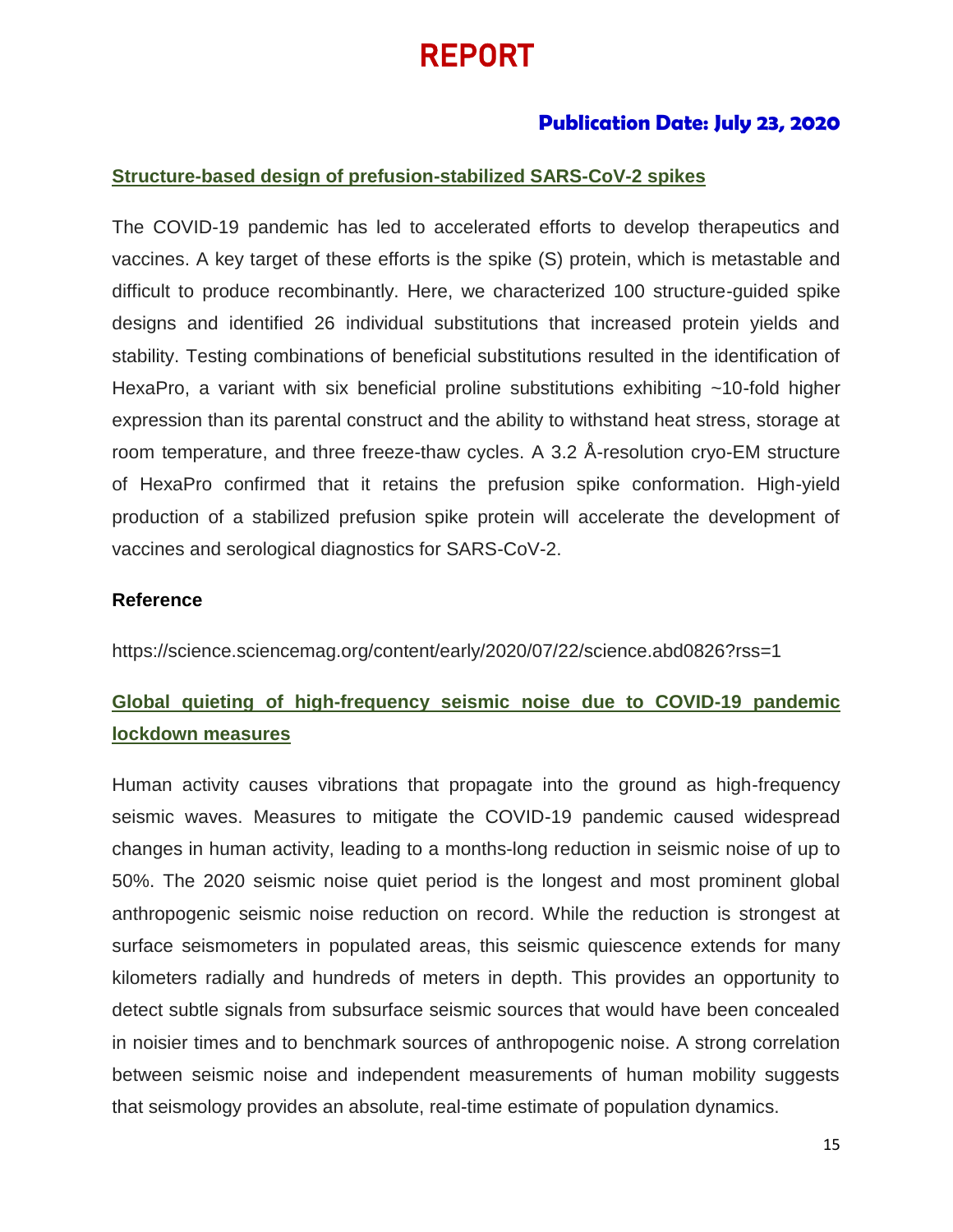#### **Reference**

<https://science.sciencemag.org/content/early/2020/07/22/science.abd2438?rss=1>

# **Structural basis for neutralization of SARS-CoV-2 and SARS-CoV by a potent therapeutic antibody**

The COVID-19 pandemic caused by the SARS-CoV-2 virus has resulted in an unprecedented public health crisis. There are no approved vaccines or therapeutics for treating COVID-19. Here we reported a humanized monoclonal antibody, H014, efficiently neutralizes SARS-CoV-2 and SARS-CoV pseudoviruses as well as authentic SARS-CoV-2 at nM level by engaging the S receptor binding domain (RBD). Importantly, H014 administration reduced SARS-CoV-2 titers in the infected lungs and prevented pulmonary pathology in hACE2 mouse model. Cryo-EM characterization of the SARS-CoV-2 S trimer in complex with the H014 Fab fragment unveiled a novel conformational epitope, which is only accessible when the RBD is in open conformation. Biochemical, cellular, virological and structural studies demonstrated that H014 prevents attachment of SARS-CoV-2 to its host cell receptors. Epitope analysis of available neutralizing antibodies against SARS-CoV and SARS-CoV-2 uncover broad cross-protective epitopes. Our results highlight a key role for antibody-based therapeutic interventions in the treatment of COVID-19.

## **Reference**

<https://science.sciencemag.org/content/early/2020/07/22/science.abc5881?rss=1>

## **Evolution and epidemic spread of SARS-CoV-2 in Brazil**

Brazil currently has one of the fastest growing SARS-CoV-2 epidemics in the world. Owing to limited available data, assessments of the impact of non-pharmaceutical interventions (NPIs) on virus spread remain challenging. Using a mobility-driven transmission model, we show that NPIs reduced the reproduction number from >3 to 1– 1.6 in São Paulo and Rio de Janeiro. Sequencing of 427 new genomes and analysis of a geographically representative genomic dataset identified >100 international virus introductions in Brazil. We estimate that most (76%) of the Brazilian strains fell in three clades that were introduced from Europe between 22 February11 March 2020. During the early epidemic phase, we found that SARS-CoV-2 spread mostly locally and within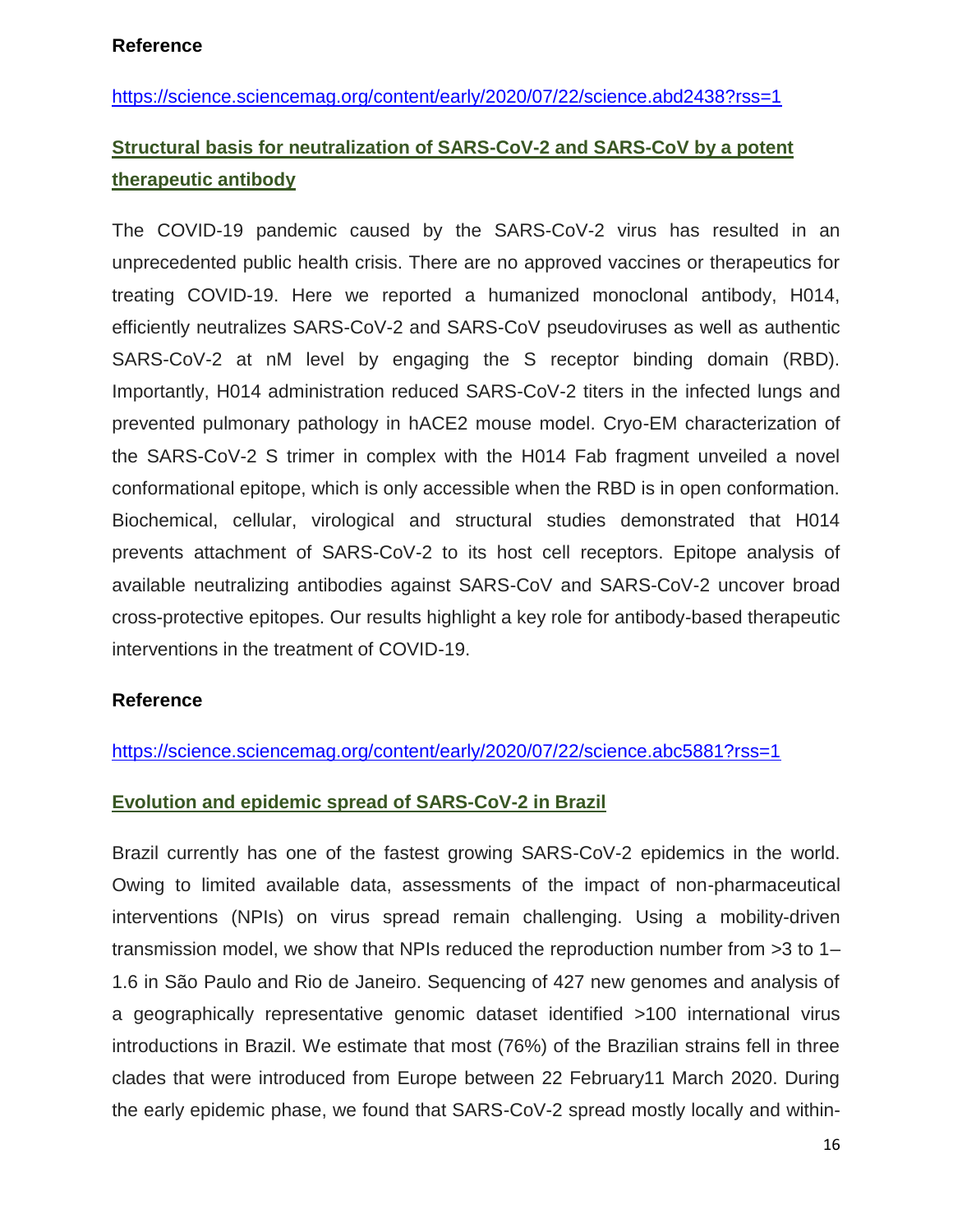state borders. After this period, despite sharp decreases in air travel, we estimated multiple exportations from large urban centers that coincided with a 25% increase in average travelled distances in national flights. This study sheds new light on the epidemic transmission and evolutionary trajectories of SARS-CoV-2 lineages in Brazil, and provide evidence that current interventions remain insufficient to keep virus transmission under control in the country.

## **Reference**

<https://science.sciencemag.org/content/early/2020/07/22/science.abc5881?rss=1>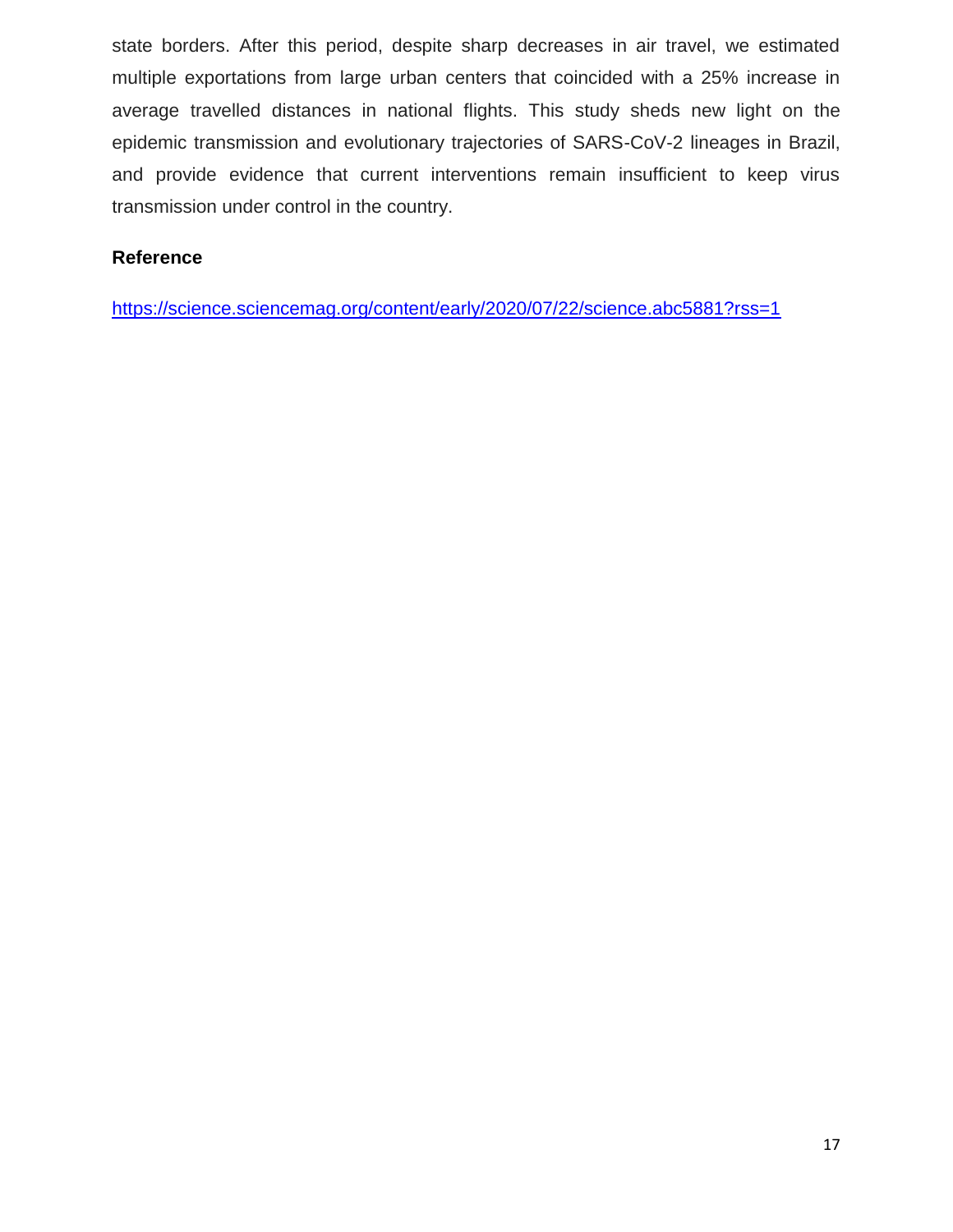# PERSPECTIVE

# **Publication Date: July 29, 2020**

#### **The COVID-19 lockdowns: A window into the Earth System**

#### **Abstract**

Restrictions to reduce human interaction have helped to avoid greater suffering and death from the COVID-19 pandemic, but have also created socioeconomic hardship. This disruption is unprecedented in the modern era of global observing networks, pervasive sensing and large-scale tracking of human mobility and behaviour, creating a unique test bed for understanding the Earth System. In this Perspective, we hypothesize the immediate and long-term Earth System responses to COVID-19 along two multidisciplinary cascades: energy, emissions, climate and air quality; and poverty, globalization, food and biodiversity. While short-term impacts are dominated by direct effects arising from reduced human activity, longer-lasting impacts are likely to result from cascading effects of the economic recession on global poverty, green investment and human behaviour. These impacts offer the opportunity for novel insight, particularly with the careful deployment of targeted data collection, coordinated model experiments and solution-oriented randomized controlled trials, during and after the pandemic.

#### **Reference**

#### <https://www.nature.com/articles/s41559-020-1275-6>

# **Conserving Africa's wildlife and wildlands through the COVID-19 crisis and beyond**

The SARS-CoV-2 virus and COVID-19 illness are driving a global crisis. Governments have responded by restricting human movement, which has reduced economic activity. These changes may benefit biodiversity conservation in some ways, but in Africa, we contend that the net conservation impacts of COVID-19 will be strongly negative. Here, we describe how the crisis creates a perfect storm of reduced funding, restrictions on the operations of conservation agencies, and elevated human threats to nature. We identify the immediate steps necessary to address these challenges and support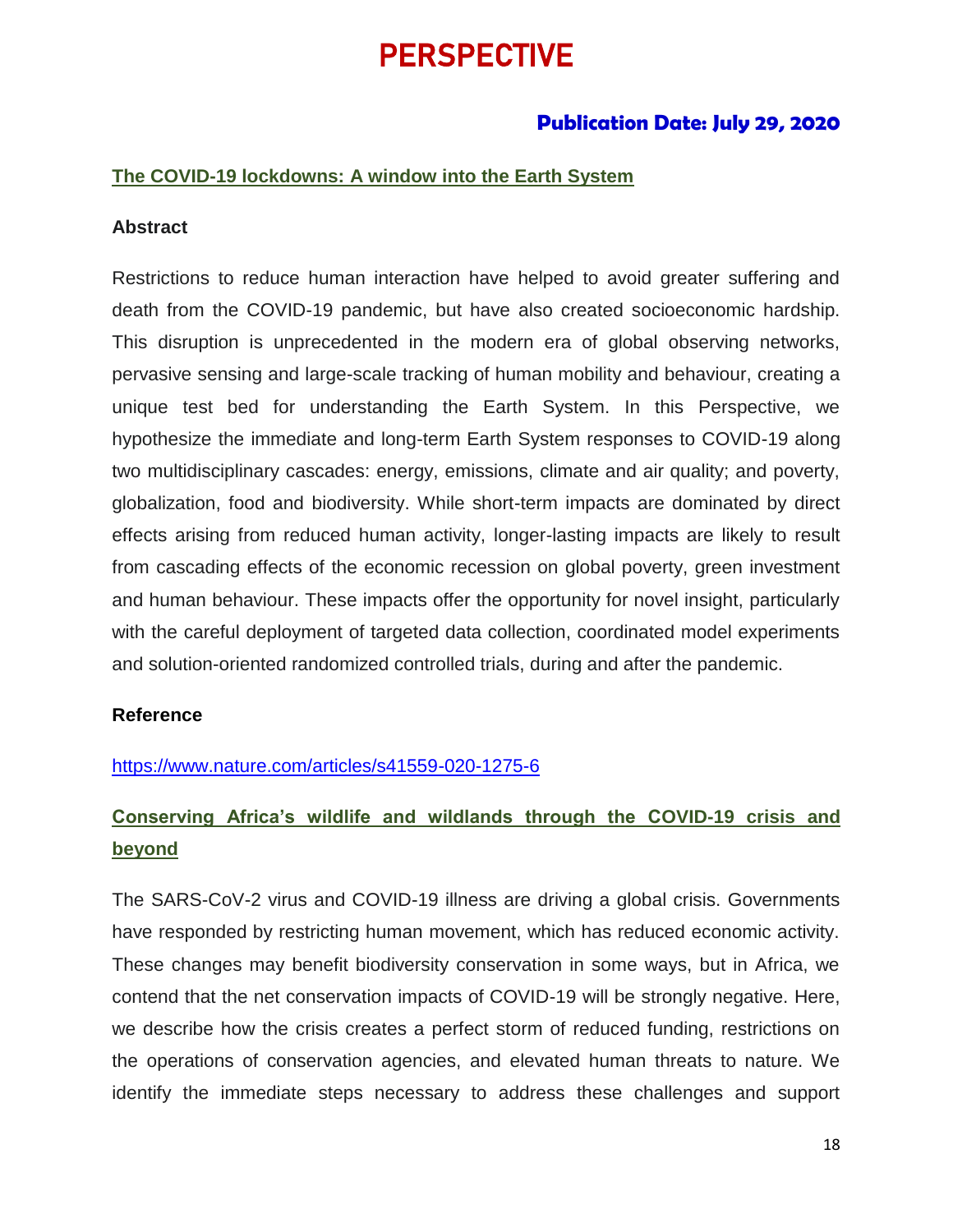ongoing conservation efforts. We then highlight systemic flaws in contemporary conservation and identify opportunities to restructure for greater resilience. Finally, we emphasize the critical importance of conserving habitat and regulating unsafe wildlife trade practices to reduce the risk of future pandemics.

## **Reference**

#### <https://www.nature.com/articles/s41559-020-1275-6>

# **Publication Date: July 24, 2020**

## **Mathematical models to guide pandemic response**

Models are one tool among many for tackling the pandemic, but they are perhaps the best framework for grappling with these possible futures. The ongoing coronavirus disease 2019 (COVID-19) pandemic has put mathematical models in the spotlight. As the theoretical biologist Robert May wrote: "*the virtue of a mathematical model...is that it forces clarity and precision upon conjecture, thus enabling meaningful comparison between the consequences of basic assumptions and the empirical facts*". On page 413 of this issue, Walker *et al.* use a mathematical model to study the impact and burden of COVID-19 across a wide range of socioeconomic and demographic settings, with a focus on low- and middle-income countries (LMICs). Their analyses showed that limited health care capacity in LMICs could counterbalance the benefits of a generally younger population. Unless these countries control the spread of severe acute respiratory syndrome coronavirus 2 (SARS-CoV-2), the virus causing COVID-19, high disease burdens are likely. This work adds to a growing corpus of disease modeling designed to inform and guide the pandemic response. For more details, see the link given below.

#### **Reference**

https://science.sciencemag.org/content/369/6502/368

## **The COVID-19 pandemic and human fertility**

The coronavirus disease 2019 (COVID-19) pandemic will have consequences for human populations. Worldwide, mortality levels are certainly affected. The worst-hit northern Italian provinces recorded losses of period life expectancy of 2 to 3.5 years for men and 1.1. to 2.5 years for women, the largest decline in life expectancy since the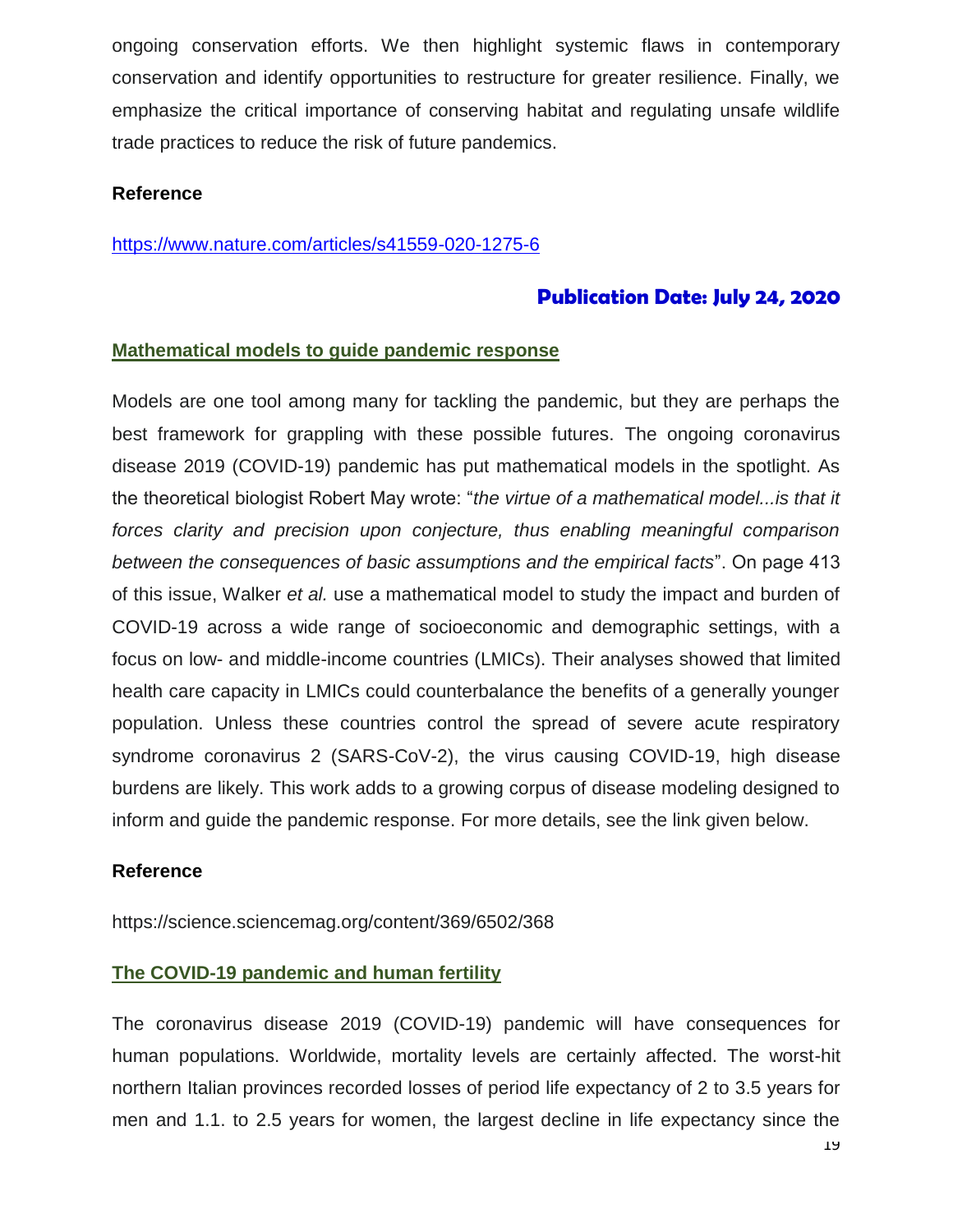1918–1919 influenza pandemic and World War II. Similar patterns follow in other countries. With the focus firmly on deaths, the scientific debate risks overlooking that population dynamics are also shaped by fertility trajectories. Throughout history, spikes in mortality owing to events, such as wars, famines, and pandemics were followed by changes in fertility, resulting in fewer births in the short term and by recuperation in subsequent years. Economic and social change triggered by a pandemic is also likely to influence childbearing intentions and completed fertility. How the COVID-19 pandemic will affect fertility has implications for the rate of population aging, shaping future health challenges and economic growth potential across the globe. For more details, see the link given below.

#### **Reference**

#### <https://science.sciencemag.org/content/369/6502/370>

#### **Crosstalk between COVID-19 and prostate cancer**

A new coronavirus, named SARS-CoV-2, emerged in Wuhan city, China, in December 2019 causing atypical pneumonia and affecting multiple body organs. The rapidly increasing numbers of infected patients and deaths due to COVID-19 disease necessitated declaring it as a global pandemic. Efforts were combined since then to rapidly develop a treatment and/or a vaccine to combat the deadly virus. Drug repurposing approach has been pursued as a temporary management tactic to treat COVID-19 patients. However, reports about the efficacy of many of the used drugs had been controversial with a dire need to keep the ongoing efforts for rapid development of new treatments. Promising data came out pointing to a possible hidden liaison between prostate cancer (PCa) and COVID-19, where androgen-deprivation therapies (ADT) used in PCa had been shown to instigate a protective role against COVID-19. Delving into the possible mechanisms underlying the crosstalk between COVID-19 and PCa alludes a potential association between SARS-CoV-2 targets on host epithelial cells and PCa genetic aberrations and molecular signatures, including AR and TMPRSS2. The question remains: Can PCa treatments serve as potential therapeutic options for COVID-19 patients?

#### **Reference**

https://www.nature.com/articles/s41391-020-0262-y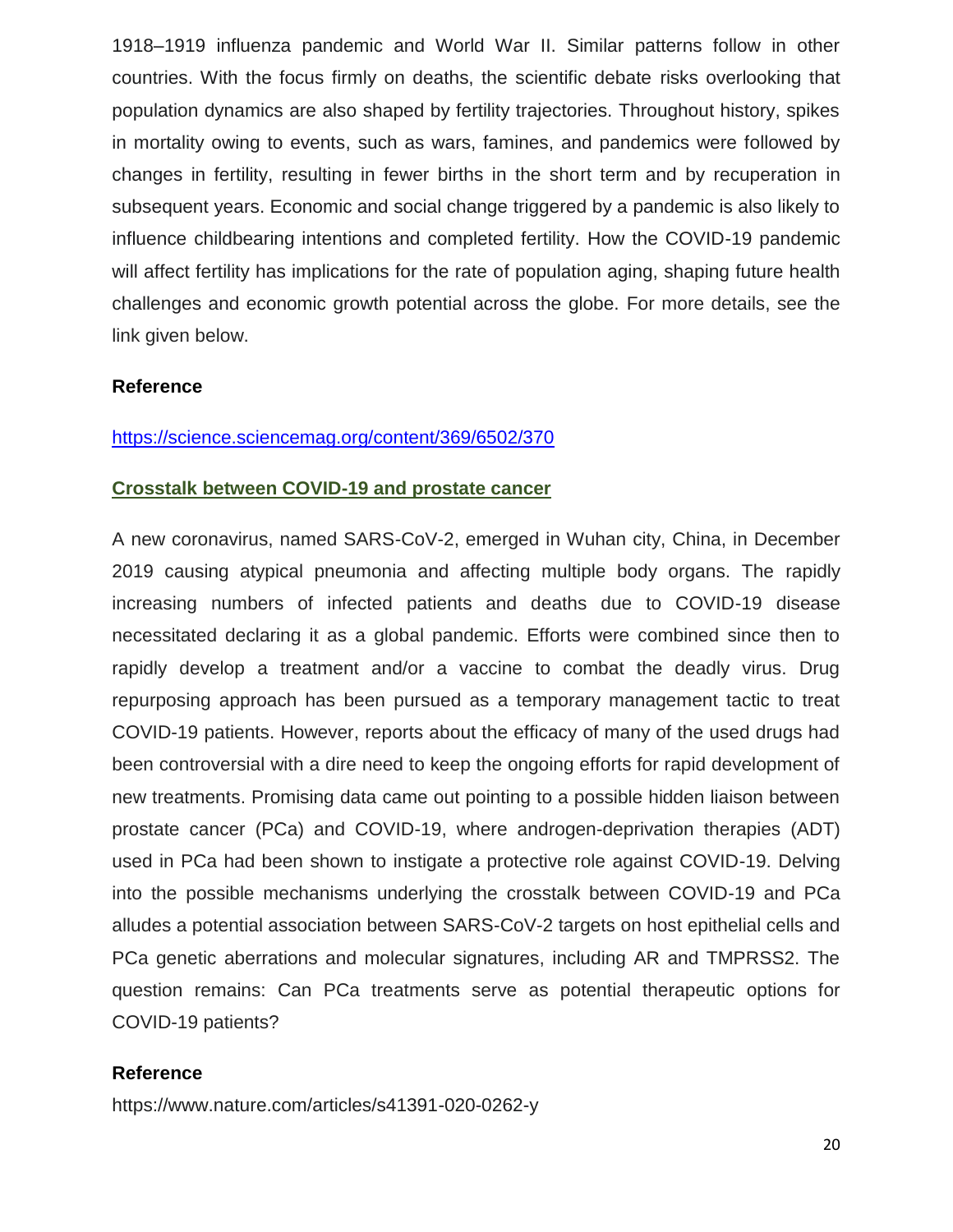# COMMENT

# **Publication Date: July 28, 2020**

# **The challenges of informative wastewater sampling for SARS-CoV-2 must be met: lessons from polio eradication**

Since the emergence and spread of severe acute respiratory syndrome coronavirus 2 (SARS-CoV-2), which has caused the COVID-19 pandemic, many countries have rapidly expanded their viral surveillance systems. Wastewater sampling has been increasingly implemented, as substantial quantities of SARS-CoV-2 are shed in the stool of infected individuals. So far, wastewater sampling has retrospectively shown that virus is present in cities several months before large COVID-19 outbreaks, that there is a correlation between quantitative RT-PCR data and the reported incidence of cases, and that the presence of SARS-CoV-2 in wastewater is ubiquitous. There are numerous benefits of wastewater sampling, but the collection and interpretation of data is an emerging field. Within the Global Polio Eradication Initiative, wastewater sampling has successfully been used to detect polioviruses and inform eradication for several decades. This virological analysis and investigation of wastewater has been done by the Global Polio Laboratory Network and independent laboratories. In this comment, several challenges of wastewater sampling for SARS-CoV-2 are highlighted and lessons are outlined that can be learnt from polio eradication. For more details, read the link given below.

## **Reference**

[https://www.thelancet.com/journals/lanmic/article/PIIS2666-5247\(20\)30100-2/fulltext](https://www.thelancet.com/journals/lanmic/article/PIIS2666-5247(20)30100-2/fulltext)

## **Publication Date: July 23, 2020**

#### **Management of mother–newborn dyads in the COVID-19 era**

Severe acute respiratory syndrome coronavirus-2 (SARS-CoV-2) has resulted in more than 11·6 million cases of COVID-19 and 538 000 deaths as of July 7, 2020. The USA is the worst affected country, with more than 2·9 million cases. Evidence regarding transmission risk, clinical presentation, and consequences of SARS-CoV-2 among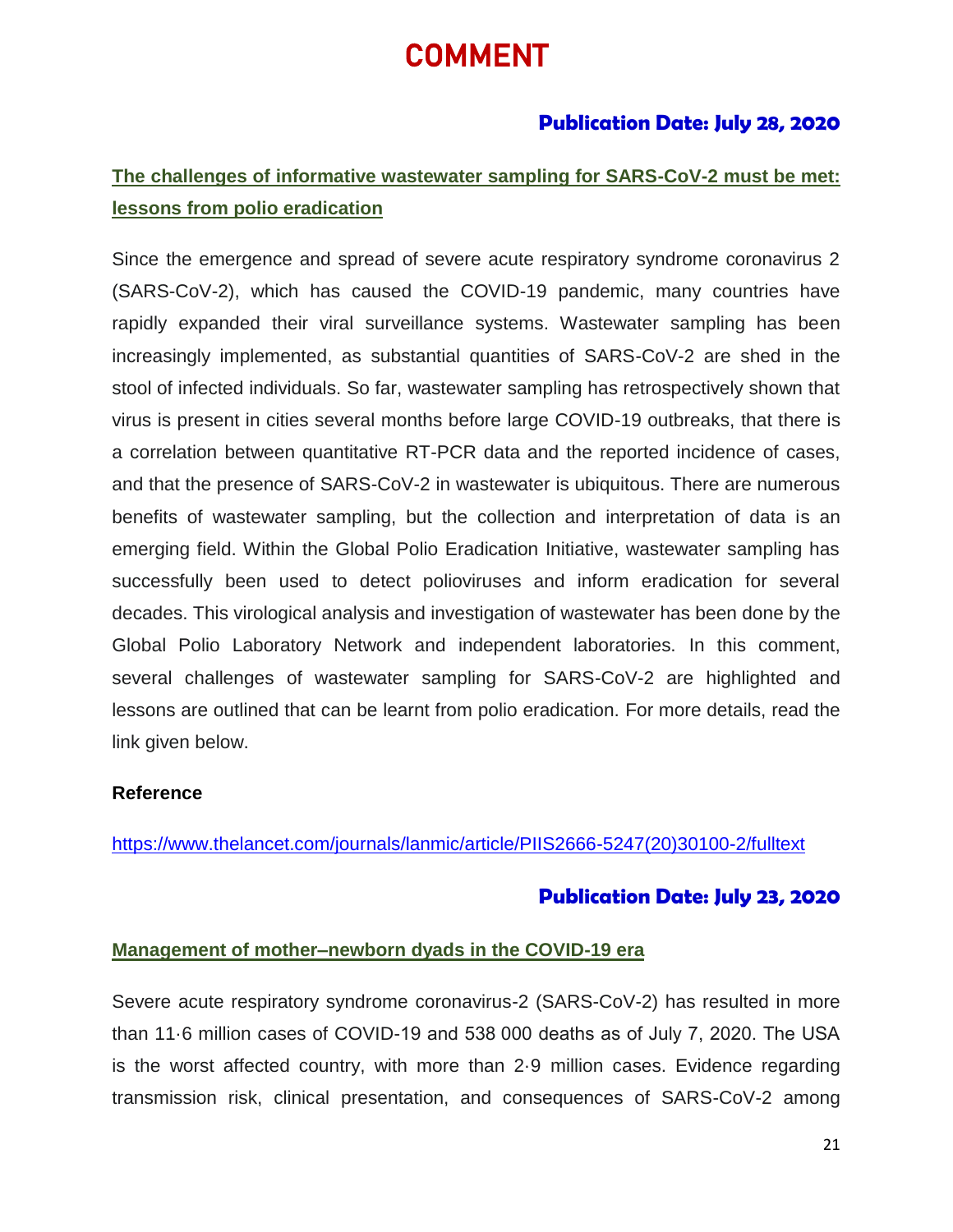neonates of infected mothers is scarce. Risk of vertical transmission appears to be low, which is consistent with other coronaviruses. SARS-CoV-2 has been detected within 48 h of birth among neonates of positive mothers; however, this might represent horizontal transmission. Early reports indicate that SARS-CoV-2-positive neonates usually have mild disease. Analyses to date suggest that breastmilk is unlikely to be a source of infection. For more details, read the link given below.

## **Reference**

https://www.thelancet.com/journals/lanchi/article/PIIS2352-4642(20)30241-8/fulltext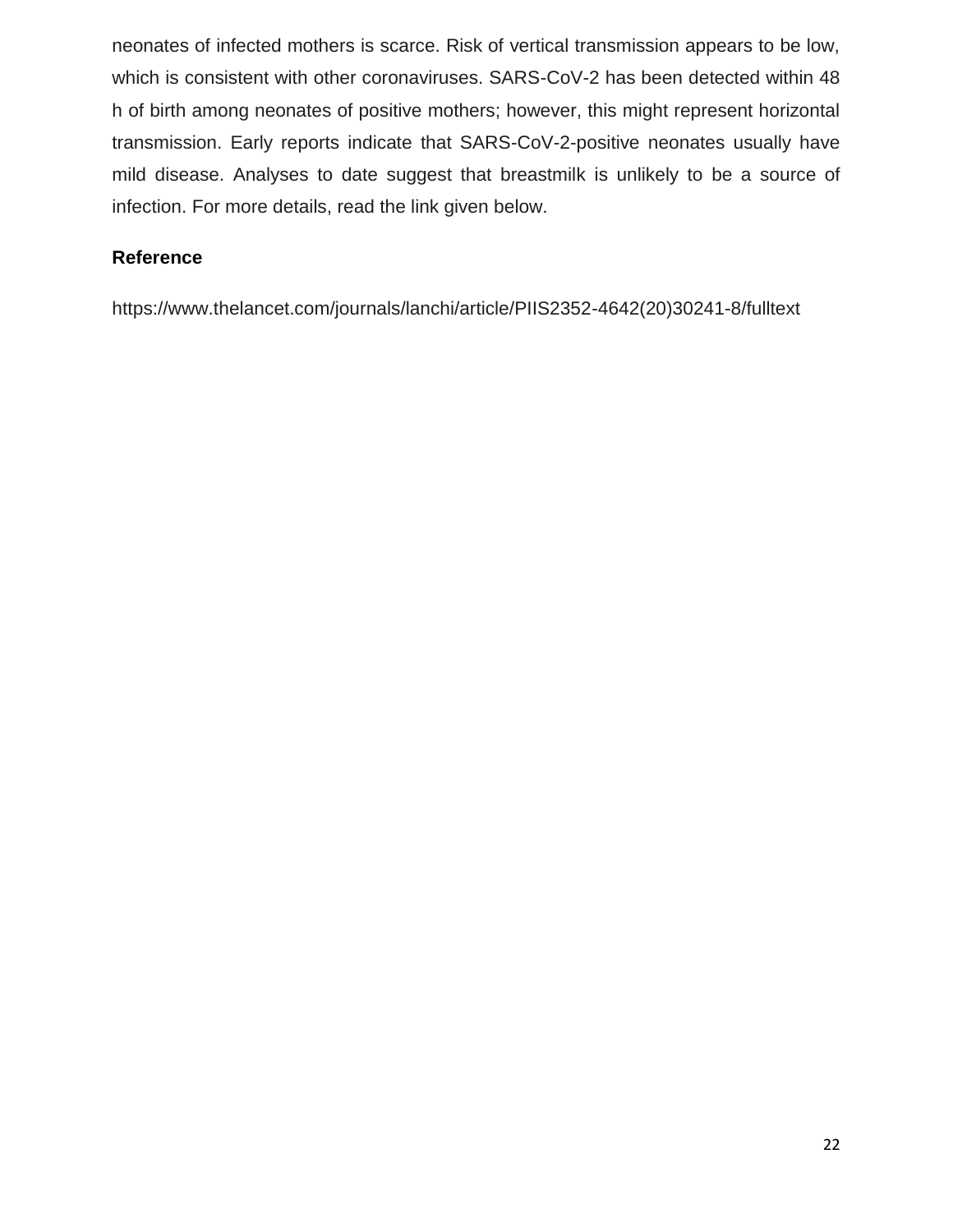# NEWSLETTER

# **Publication Date: July 28, 2020**

## **Coronavirus research updates: Mutations allow virus to elude antibodies**

Nature wades through the literature on the new coronavirus — and summarizes key papers as they appear.

*Mutations in SARS-CoV-2 might help the virus to thwart potent immune molecules (July 28, 2020):*

The blood of many people who recover from COVID-19 contains immune-system molecules called neutralizing antibodies that disable particles of the new coronavirus. Most such antibodies recognize the new coronavirus's spike protein, which the virus uses to infect cells. Researchers hope that these molecules can be used as therapies, and can be elicited by vaccines. Theodora Hatziioannou and Paul Bieniasz at the Rockefeller University in New York City and their colleagues engineered a version of the vesicular stomatitis virus, which infects livestock, to make the spike protein. They then grew the virus in the presence of neutralizing. The spike protein in the engineered viruses acquired mutations that allowed the viruses to escape recognition by a range of neutralizing antibodies.

*The power of China's virus-control campaign is seen in pattern of symptoms (July 27, 2020):*

In China, a key metric of epidemics called the serial interval shrank drastically soon after the new coronavirus's arrival — a finding that underscores the success of China's testing and isolation efforts.

The serial interval is the average time between the onset of symptoms in a chain of people infected by a pathogen. Benjamin Cowling at the University of Hong Kong and his colleagues modelled the spread of SARS-CoV-2 in China and found that the serial interval plummeted from 7.8 days to 2.6 days over a 5-week period starting on 9 January. The researchers said that early isolation of cases prevented transmission that would otherwise have occurred later in an infectious period, leading to fewer cases and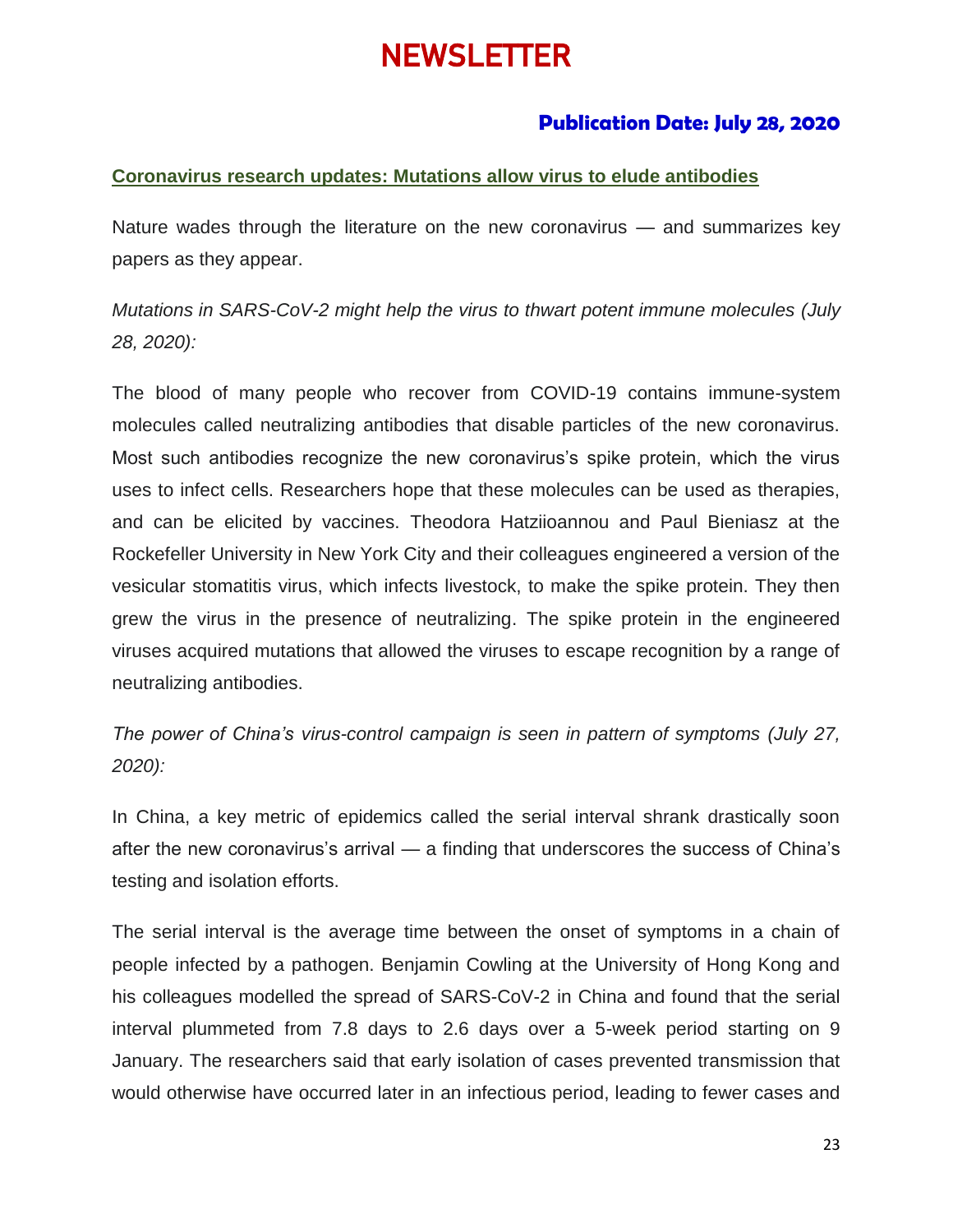slowing the spread of the virus. As a result, most of the remaining transmissions occurred either before infected people showed symptoms or early in the symptomatic phase, and the serial interval shrank. The authors suggest the serial interval distribution be used in real time to track the changing transmissibility of the virus.

*Dogs' and cats' infection rates mirror those of people (July 24, 2020):*

Cats and dogs are just as likely to be infected with SARS-CoV-2 as people are, according to a survey in northern Italy that is the largest study of pets so far.

Nicola Decaro at the University of Bari and his colleagues took nose, throat or rectal swabs of 540 dogs and 277 cats in northern Italy between March and May. The animals lived in homes with infected people, or in regions severely affected by COVID-19. None of the pets tested positive for SARS-CoV-2 viral RNA, but in further tests of antibodies against the virus circulating in the blood of some animals, the researchers found that around 3% of dogs and 4% of cats showed evidence of previous infection. Infection rates among cats and dogs were comparable with those among people in Europe at the time of testing, suggesting that it is not unusual for pets to be infected. The findings have not yet been peer reviewed.

## **Reference**

<https://www.nature.com/articles/d41586-020-00502-w>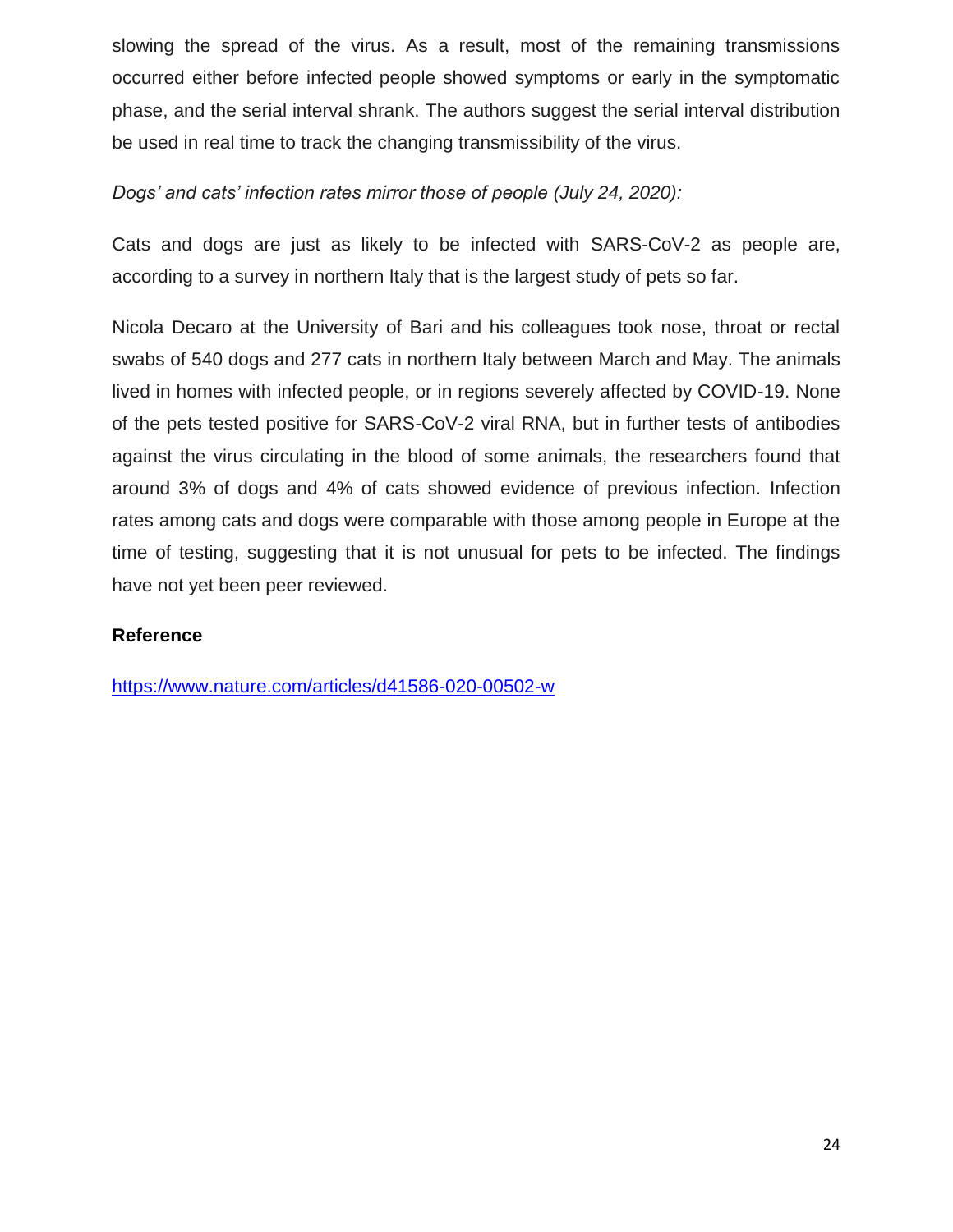# CORRESPONDANCE

# **Publication Date: July 28, 2020**

## **Lung fibrosis: an undervalued finding in COVID-19 pathological series**

With the COVID-19 pandemic having reached tremendous proportions, post-mortem series are under the limelight to explain many of the peculiar clinical findings. Pathological descriptions of disease are fundamental for understanding pathogenetic features and might inform new treatments. Indeed, the widely discussed identification of thrombosis in patients with COVID-19 has garnered much interest, and has resulted in new treatment strategies, with anticoagulants now part of patient management.

In their Article, Luca Carsana and colleagues describe the lung findings of 38 patients who died with COVID-19 and show that early-phase or intermediate-phase diffuse alveolar damage is the main pathological finding, as well as fibrin thrombi in small arterial vessels. Other autoptic series, composed of fewer cases, also show thrombotic events to be findings specifically related to COVID-19. The fibrotic changes seen in patients who died with COVID-19 who had severe disease of long duration have been, however, only briefly touched upon in published studies, and no complete pathological description of these cases is available. As more pathological information is being collected from COVID-19 post-mortem series, a clearer picture of the disease, and its possible short-term and long-term complications, will emerge and hopefully aid treatment. For more details, read the link given below.

## **Reference**

https://www.thelancet.com/journals/laninf/article/PIIS1473-3099(20)30582-X/fulltext